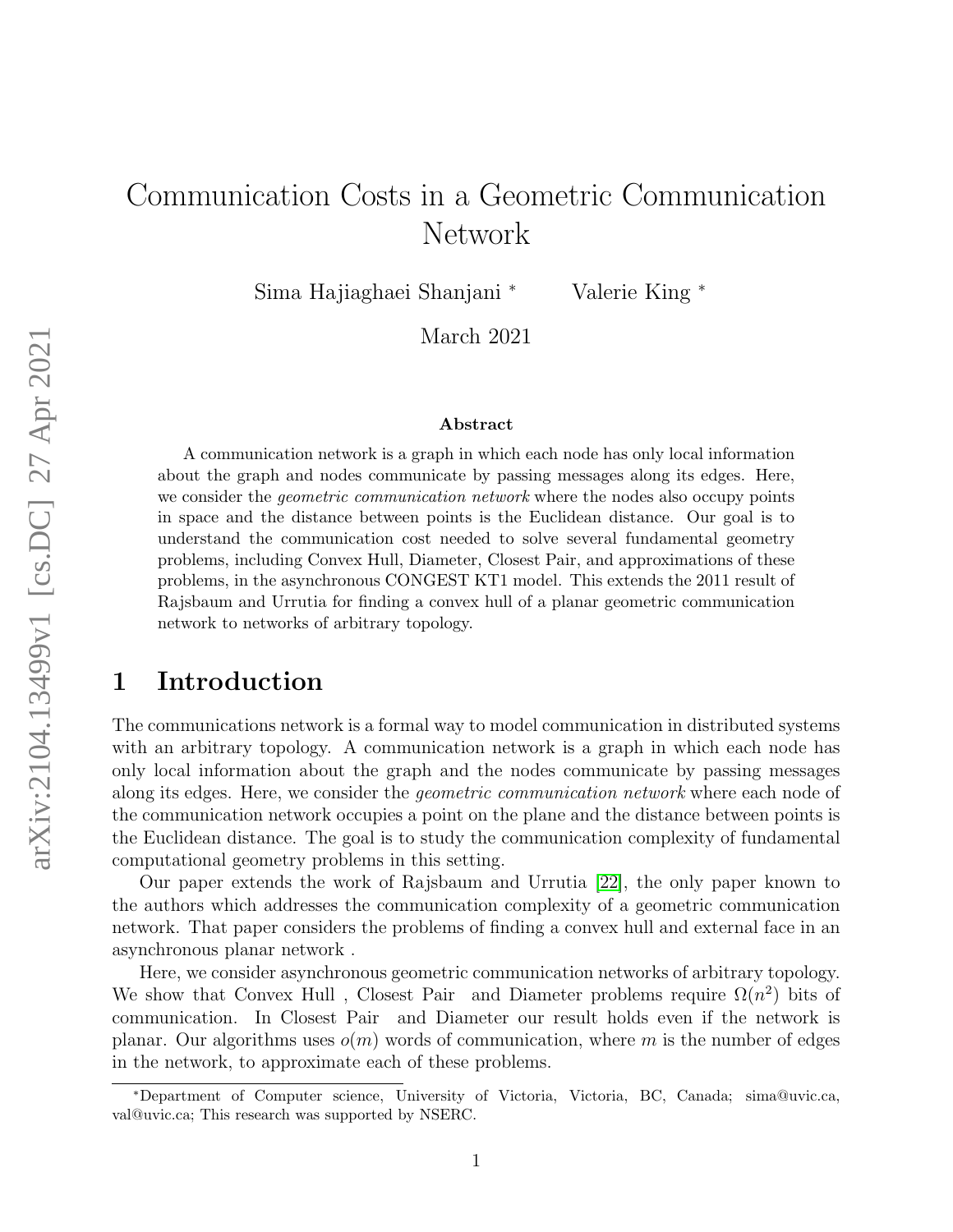Variants of communication networks have been studied which are distinguished by the types of messages, the existence of a global clock (synchronous vs. asynchronous), and the amount of local knowledge known to the nodes. See [\[5,](#page-19-0) [20\]](#page-20-0). Unless otherwise specified, we assume the CONGEST KT1 asynchronous model which allows each node to send (possibly different) messages of size  $O(\log n)$  bits to all of its neighbors at the same time.

Each node knows its position in the plane and its unique ID. To achieve sublinear in m communication, we assume each node knows the name of the IDs of its neighbors in the graph (KT1). Thus we may model a set of nodes, say in a mobile network, whose positions are changing but the topology of the underlying communication network is unchanging. Alternatively, one might use the stronger assumption, which we call fixed-position, that the ID is equal to the name of the point on the plane, and each node knows its neighbor's position. The model used in [\[22\]](#page-21-0) does not require that each node knows the IDs of its neighbors (KT0), since there are only  $O(n)$  nodes in a planar graph and each node can afford to learn its neighbor's IDs by communicating with them. To achieve its lower bounds, it requires the additional assumption that each message may contain information about only a constant number of node IDs ( "atomic" model). We drop this assumption in order to achieve a sublinear communication cost in dense networks. Our lower bounds are based on the well-known two-party communication complexity of Set Disjointness [\[13,](#page-20-1) [15\]](#page-20-2).

We consider the following problems defined on a geometric communication network. In Convex Hull, we require that each node learns whether it is on the convex hull or not, and if so, the IDs of both its neighbours in the convex hull. For the other problems, we require that every node learns the solution.

- Convex Hull: Compute the convex hull of the geometric communication network, which is the smallest convex shape that contains all the points.
- **Diameter:** Determine the diameter of the geometric communication network, which is the furthest distance between any pair of points.
- Closest Pair: Determine a pair of closest points.

In addition, we formulate the following simple problem as a building block for our lower bounds, for any function  $f(x, y)$ :

#### • Path Computation of  $f(x, y)$

Given a communication network which is the path  $P = (A = v_0, v_1, v_2, ..., v_m = B)$ , assume initially, A knows  $x$  and B knows  $y$ . After exchanging messages, all nodes know  $f(x, y)$ .

### 1.1 Models

The *communication network* is a connected graph  $G = (V, E)$ , where each node in V is located at a distinct point specified by  $(p_x, p_y)$  where  $p_x, p_y$  are integers between 1 and  $n^c$ , and c is a constant. Each node has a unique ID of  $O(\log n)$  length. In the fixed point model, the ID is given by its location; otherwise, the ID is given by a name which may be independent of its position. Each node knows its own ID and position.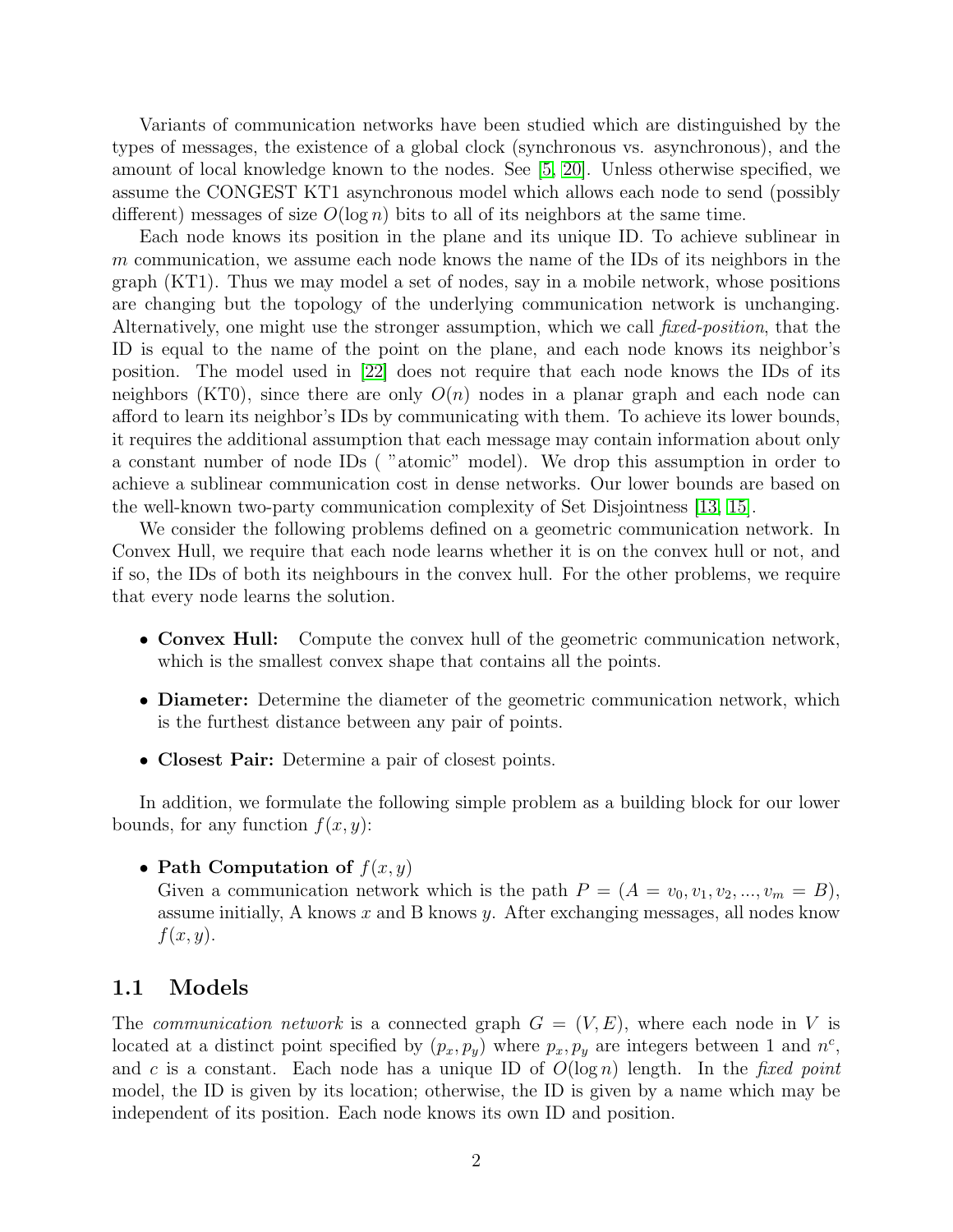We use standard terminology from [\[20\]](#page-20-0) to describe message size and local knowledge: In the CONGEST model, each node may send a message of size  $b = O(\log n)$  to every neighbor in the same time step. In the CONGEST KT1 model, each node starts with knowledge of its neighbors' IDs. In the CONGEST KT0 model, each node has a dedicated port to each of its neighbors, but is unaware of its neighbors' IDs. We write CONGEST-1 when we assume the message size is 1.

Communication may assumed to be *synchronous* in that there is a global clock and messages are sent out at the start of a round and received by the end of the round, or it is asynchronous, in which case there is no global clock. Delays between sending and receiving any message may be adversarily set, though all messages sent eventually arrive. Aside from an initial wake-up, actions are event-driven. We assume all nodes wake up at the start of the algorithm.

We assume the asynchronous model, unless otherwise stated. Time in the asynchronous model by the length of the longest chain of events (receipt of a message) in which each event is waiting for the previous event to occur.

Nodes in the geometric network have private randomness, that is, coins which they may flip to decide on their actions whose outcomes are not known to other nodes. The input to the algorithm is set before any random bits are known and the delay in transmitting a message may depend on the contents of all messages sent so far, including that message, but are independent of the outcomes of coin flips which have not yet been executed.

The communication complexity of an algorithm (also referred to as a "protocol") is measured by the expected number of bits or messages used over the worst case input and delays. The complexity of a problem is the minimum complexity over all algorithms which correctly solve the problem.

#### 1.2 Techniques

There is a simple algorithm to solve any problem on the network where each node needs to learn only  $O(\log n)$  bits of information. Once a spanning tree is constructed, it suffices to send the location of all points to a central location which then computes the answer and sends each node the information required. Hence any problem where each node needs to learn an  $O(\log n)$  bit solution can be solved in  $O(n^2)$  messages in the weakest model, asynchronous CONGEST KT0, as a spanning tree can be constructed in  $O(m)$  communication and time  $O(n)$ . We prove these bounds on communication are optimal within a log n factor.

We find approximation algorithms which use  $o(m)$  communication, in the asynchronous CONGEST KT1 model, which enables us to initially randomly construct a spanning tree in  $o(m)$  communication for dense networks, see Section [2.3.](#page-7-0) The other parts of the algorithms are deterministic and can be done in the KT0 model.

The algorithms for Approximate Diameter and Convex Hull first finds a small set of representative points which is an  $\epsilon$ -kernel of the points, and use this to solve the problem. This method has been used in approximation algorithms and in streaming models for these problems and others. The approximate Closest Pair algorithm uses a binary search over the possible locations to locate two points close together. This type of technique is not generally useful in a streaming model with only one pass.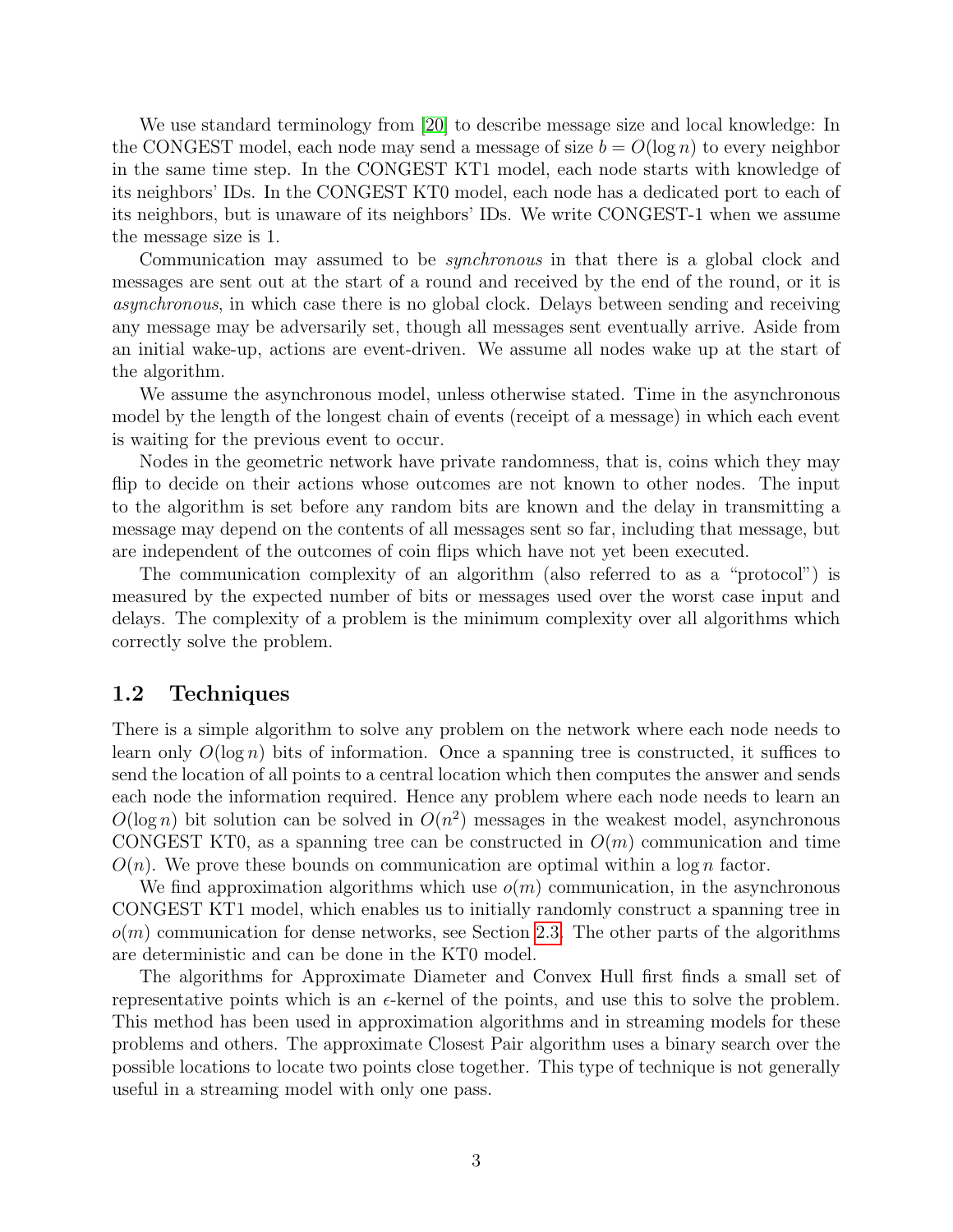Our lower bounds hold for the randomized asynchronous KT1 model (and therefore in the KT0 model.) The Set Disjointness problem is a well-studied problem in the literature on 2 party communication. We reduce it to our problems to prove nearly matching lower bounds for these approximation results, and as well as the lower bounds for the exact problems. Essentially, we show that each of our problems embeds a problem we call Path Communication. A protocol for this in the asynchronous CONGEST KT1 model can be used to solve Set Disjointness in the randomized two-party communication model.

#### 1.3 Related Work

For a long time, it was believed that  $\Omega(m)$  bits of communication were required to build a spanning tree in a distributed message passing model. This was first proved in the CONGEST KT1 model where each message could contain information about only a constant number of node IDs ( "atomic" model) or the node ID space is exceedingly large, beyond polynomial in size, in 1990 [\[5\]](#page-19-0). It was also shown in the CONGEST KT0 model, when each node does not know the ID's of its neighbors [\[16,](#page-20-3) [17\]](#page-20-4). In 2015, the first algorithm to find a minimum spanning tree (and spanning tree) with  $O(n)$  messages in the CONGEST KT1 model was designed for the synchronous model [\[14\]](#page-20-5), followed by an  $\tilde{O}(n^{3/2})$  message-algorithm with the optimal time steps  $\Theta(D+\sqrt{n})$  in 2018 [\[9,](#page-20-6) [10\]](#page-20-7) and an  $\tilde{O}(n^{3/2})$  message algorithm for the asynchronous CONGEST KT1 model was designed in 2018 [\[18,](#page-20-8) [19\]](#page-20-9). [\[10\]](#page-20-7) also explores other tradeoffs between time and messages for this problem in the synchronous model.

A natural question to ask is what other interesting graph problems can be solved in  $o(m)$ communication and polynomial time in a message-passing network. Recently, Robinson proved time-communication tradeoffs in the synchronous CONGEST KT1 model for the problem of constructing a graph spanner [\[24\]](#page-21-1).

A synchronous model for two-party communication with a global clock was introduced by Impagliazzo and Williams [\[12\]](#page-20-10) time-communication tradeoffs are given. A reduction of two-party Set Disjointness has been used to prove lower bounds on time in the CONGEST model in CONGEST KT1, for example, on verification problems on graphs, by Das Sarma et. al. in 2011 [\[25,](#page-21-2) [26\]](#page-21-3).

#### 1.4 Organization of the paper

We give preliminaries including the definition of Path Computation in Section 2, and we discuss Diameter, Convex Hull, and the  $\epsilon$ -kernel problem in Section 3, and the Closest Pair problem in Section 4.

# 2 Preliminaries: Two-party communication, paths, and trees

In this section, we review two-party communication lower bounds, formulate and analyze the path computation problem, and review known spanning tree construction results.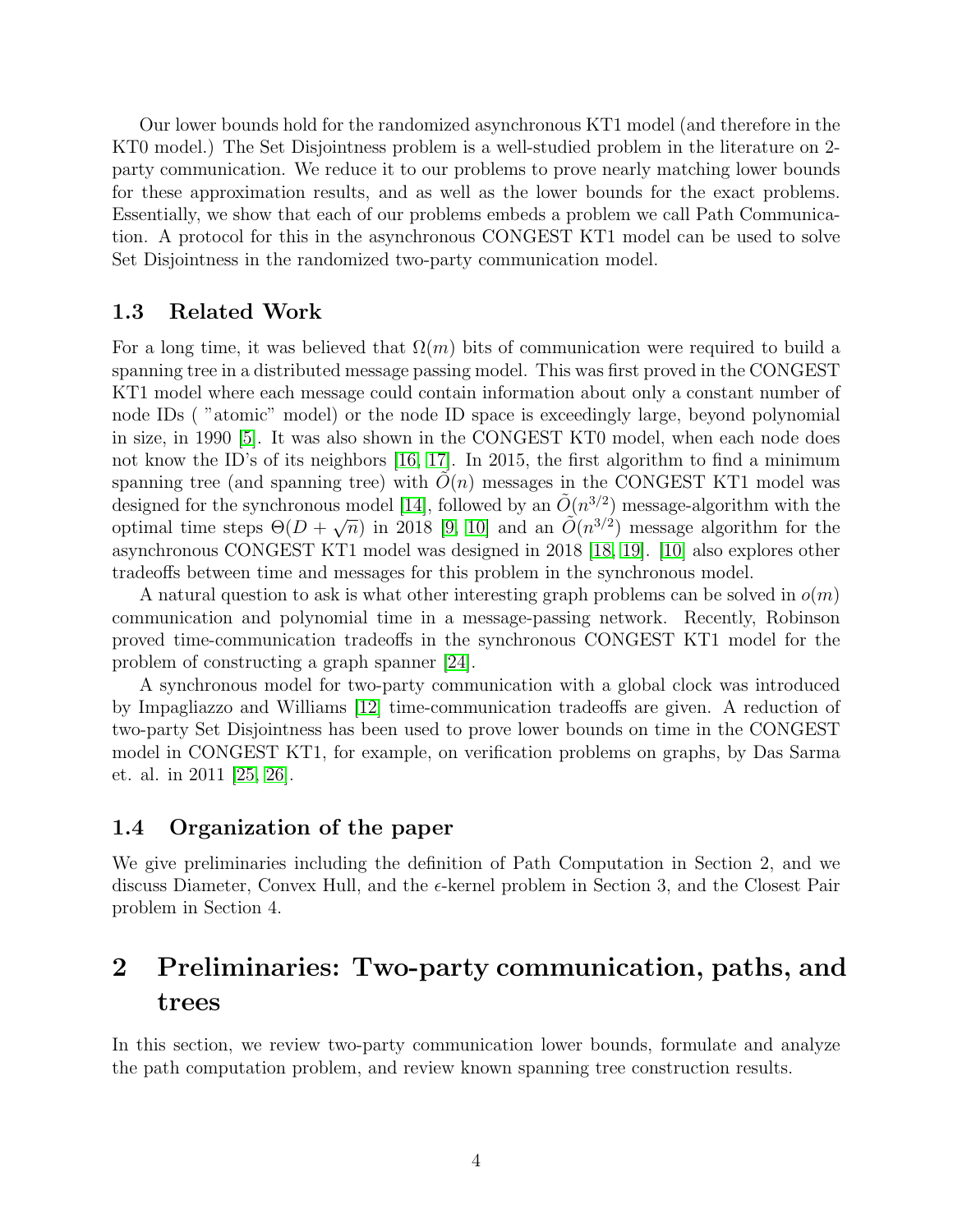#### 2.1 Two-party communication

In the basic two-party communication model (see [\[15\]](#page-20-2)), there are two players, Alice and Bob, Alice knows x, Bob knows y and they wish to evaluate a function  $f(x, y)$ . The players communicate to each other via a two-way channel. The algorithm is described by a protocol tree where each internal node is labelled by a player who sends a message, each leaf is labeled with outcome for  $f(x, y)$ , and the tree branches depending on the value of the string. The cost of the protocol is the number of bits sent in the worst case path from the root to the leaf. A protocol with private randomness also contains nodes where the player flips a coin. With public randomness, there is a distribution of deterministic tree protocols. Alice and Bob choose a random string independent of  $(x, y)$  which selects one of these. If we allow randomness (either private or public) then for any given input  $(x, y)$ , there is a probability of reaching a particular leaf, and the expected cost of the protocol on an input  $(x, y)$  is the expected number of bits needed to reach a leaf. We may then consider the worst case expected cost of the randomized algorithm to be the worst case cost over all inputs. The communication complexity of a problem is the maximum over all inputs of the expected cost.

The basic two-party model assumes messages arrive as soon as they are sent but there is no notion of a global clock, so that information is not gained if Alice waits or sends an empty message. In a 2010 paper, Impagliazzo and Williams introduced the *synchronous bit* two-party communication model in which there is a global clock. The levels of the protocol tree represent time steps, and at each time step, a party may send a 0,1, or ∗ , where ∗ means no message is sent. Cost is measured by the number of 0's and 1's sent. It is easy to see that Alice can communicate the contents of an n bit string by sending a 1 at time equal to the value of the string and no other messages. There are clearly communication, time tradeoffs. For example, Alice can send an  $n$  bit string by sending one bit in exponential time equal to the value of the string. Or, in general with time polynomial in  $n$ , Alice can send an *n* bit string using a cost of  $n/\log n$  in this model. See [\[12,](#page-20-10) [24\]](#page-21-1). Hence it does not make sense to talk about a lower bound on communication costs here without an upper bound on the time. For the remainder of this section, we prove lower bounds on communication cost in models with no global clock.

The following well-studied problem will be used as a basis for proving lower bounds in this paper:

• Set Disjointness: Alice has set A and Bob has set B, A and  $B \subset \{1, 2, ..., n\}$ . Give a two party communication protocol to answer if  $A \cap B = \emptyset$ .

No algorithm can do better asymptotically than the one where Alice sends the  $n$  bit characteristic vector of A to Bob, and Bob returns the one bit solution to Alice.

**Theorem 2.1.** [\[13,](#page-20-1) [23\]](#page-21-4) Alice has set A and Bob has set B, A and  $B \subset \{1, 2, ..., n\}$ . Any two party communication protocol to answer if  $A \cap B = \emptyset$  has cost at least  $\Omega(n)$ , even if there is public randomness.

## 2.2 Path Computation

For any two-party function  $f$ , we can define a problem in a communication network consisting of a path.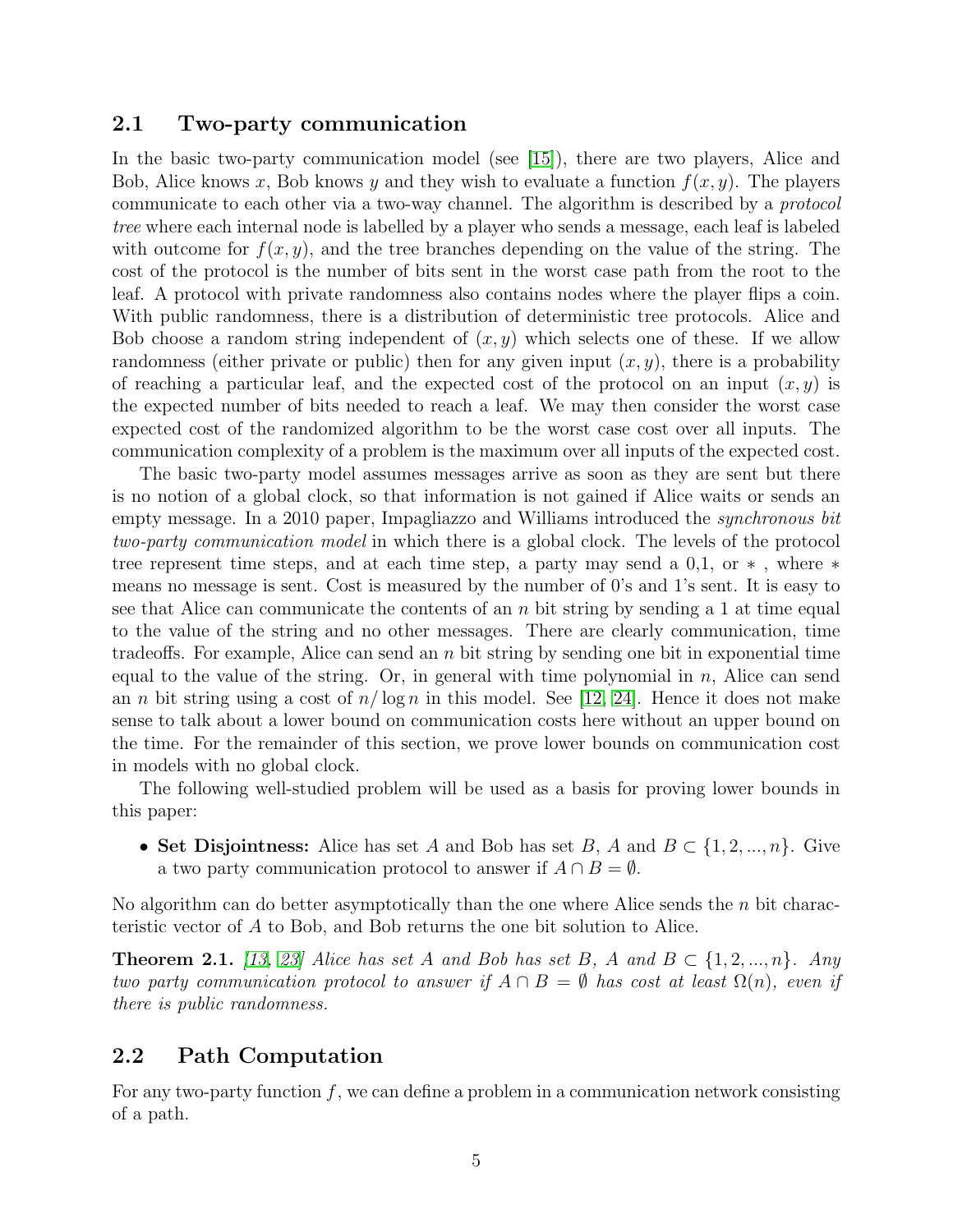• Path Computation of  $f$ 

We are given a function  $f(x, y)$  and a communication network which consists of a path  $P = (v_0, v_1, v_2, ..., v_m)$ , where  $v_0 =$  Alice,  $v_m =$  Bob. Alice knows x and Bob knows y. Assume Alice and Bob awake at the start. Nodes pass messages until every node in P learns  $f(x, y)$ .

<span id="page-5-0"></span>**Theorem 2.2.** Let  $C_2(f)$  be the randomized complexity of f in the basic two-party communication model. Then the randomized complexity of the Path Computation of f in the CONGEST-b KT1 model where each message has b bits is at least  $\Omega(\frac{m}{b}(C_2(f) - \lg m))$ .

We first prove this for  $b = 1$  and for a model with a restricted adversary which we call the restricted model or r-asynchronous CONGEST-1 KT1. The restricted model takes away adversary control over the order in which messages are received, while there is still no global clock, as in the basic two-party communication model. Hence the adversary only controls the inputs. E.g, messages are received in the order they are sent, where there is choice as to which of two messages is received from two different neighbors, the message from the lower numbered node is received first, and if these rules leave a choice as to which of two messages to be sent first in opposite directions over the same link, the message from the lower numbered node is sent first. The nodes in the path have ID's  $(0, 1, ..., m)$ . In the proofs below, the term "path protocol" refers to an algorithm to solve Path Computation of  $f$ , in the r-asynchronous CONGEST- $b$  KT1 model. Now we show:

<span id="page-5-1"></span>Lemma 2.3. For every path protocol in the r-asynchronous CONGEST-1 KT1 model, for every edge, there is at least one input which requires an expected  $C_2(f)$  bits to be communicated over that edge.

*Proof.* Assume by contradiction that  $e = \{i, i + 1\}$  is the edge closest to 0 which carries an expected  $l < C_2(f)$  bits of communication for all input. Then we claim there is a protocol  $\mathcal P$ on the basic 2-party model which uses less than  $C_2(f)$  bits of communication for all input.

We prove this by induction on the time  $t$ :

Initially, Alice and Bob both know i and they know the states of  $0, 1, ..., i$  and  $i + 1, i + 2, ..., m$ respectively. Assume by induction that Alice knows the states of  $0, 1, \ldots, i$  and Bob knows the states of  $i+1, i+2, ..., m$  nodes up to time t, where time is measured by the total number of messages sent so far.

Let  $[j, k]$  denote the path between nodes j and k. Suppose at time t, P sends a message across an edge from the "sender" to a "receiver". If the sender and the receiver are in the path  $[0, i]$ , then since Alice knows the states of both the sender and the receiver, Alice can simulate this step in the protocol by determining the message the sender would send (flipping a private coin if the sender would do so) and updating the state of the receiver after that message is received. Bob does this similarly if the sender and the receiver are in  $[i + 1, m]$ . If the sender is i and the receiver is  $i + 1$ , Alice sends the message to Bob, and Bob updates the state of  $i+1$  in its simulation, and vice versa, if the sender is  $i+1$  and the receiver is i.

No more than an expected l bits are exchanged between Alice and Bob. Each knows the state of at least one node in the path and therefore knows  $f$ . The exchange of messages between Alice and Bob is a two-party protocol: a message is sent and received immediately after, one at a time, as in a protocol tree; Alice's messages depend only on its state which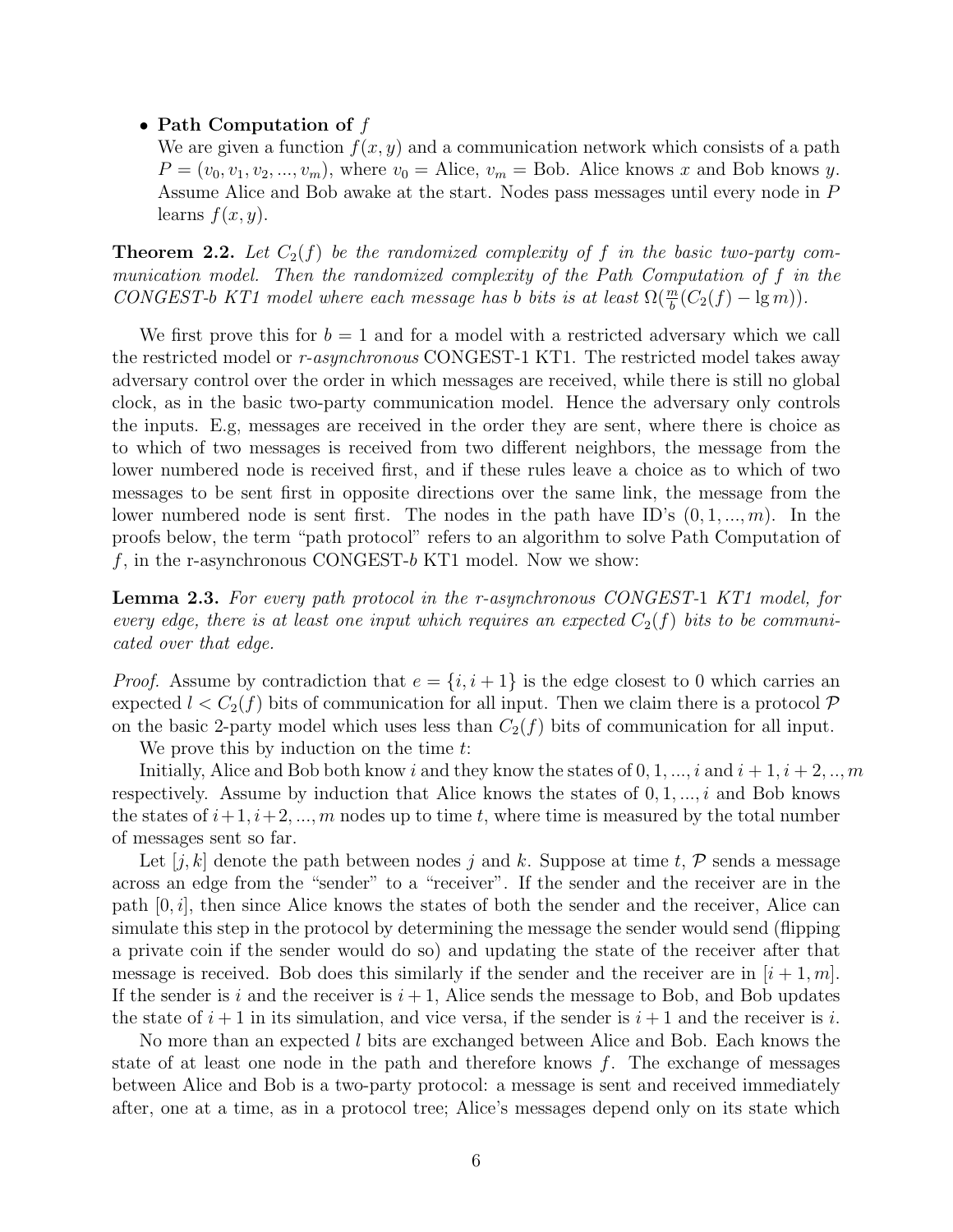is determined by  $x$  and the messages previously received from Bob and similarly for Bob. Hence, this contradicts the  $C_2(f)$  lower bound.  $\Box$ 

<span id="page-6-0"></span>**Lemma 2.4.** Suppose there is a path protocol  $\mathcal{P}$  such that in the r-asynchronous CONGEST-1 KT1 model for f on input I the expected communication cost is no greater than  $C_{\mathcal{P}}(I)$  for a path of length m. Then there is a randomized path protocol  $\mathcal{P}'$  such that the expected number of bits communicated across any edge is no greater than  $C_{\mathcal{P}}(I)/m + \lceil \lg m \rceil$ .

*Proof.* We will define a protocol  $\mathcal{P}'$  which simulates  $\mathcal{P}$ . We assume the first and last nodes wake up.

- 1. Node 0 randomly picks a number  $a \in \{0, 1, ..., m-1\}$  and communicates a down the path to node m using  $\lceil \lg m \rceil$  bits per edge.
- 2. Node 0 simulates the nodes in  $[0, a]$  and forwards whatever message M that a would have sent to  $a + 1$  down the path to m.
- 3. After node m receives the value a, it simulates the nodes in  $[a + 1, m]$ . When  $a + 1$ would send a message  $M'$  to a in the simulation, node  $m$  sends this message down the path to node 0.
- 4. All nodes  $a \in \{1, ..., m-1\}$  upon receiving a message from  $a-1$  passes it to node  $a+1$ and upon receiving a message from  $a + 1$  passes it to  $a - 1$ .

Let  $C_{\mathcal{P}}(I)$  denote the expected communication cost for input I under protocol P. We can write  $C_{\mathcal{P}}(I) = \sum_{i=0}^{m-1} c_{\mathcal{P}}(i,+,I) + c_{\mathcal{P}}(i+1,-,I)$ , where  $c_{\mathcal{P}}(i,+,I)$  denotes the expected number of bits sent from node i to node  $i + 1$  under protocol  $P$  on input I, and, similarly,  $c_P(i + 1, -, I)$  denotes the expected number of bits received from node i from node  $i - 1$ .

We observe that when  $\mathcal{P}'$  passes b bits from node 0 to node m or from node m to node 0, the bits arrive at m and the communication cost over all the edges is mb. Then, by this observation, for any input  $I$ , for a given choice of  $a$ , and for any edge in the path, under  $\mathcal{P}'$ , the communication per edge (in both directions) is no greater than  $\lceil \lg m \rceil$  plus the communication cost  $c_{\mathcal{P}}(a, +, I) + c_{\mathcal{P}}(a + 1, -, I)$ . Taking the expectation over all choices of a chosen uniformly at random, we have that the expected number of bits sent over any one edge  $\{i, i+1\}$  in both directions by  $\mathcal{P}'$  on input I,  $c_{\mathcal{P}'}(i, +, I) + c_{\mathcal{P}'}(i, -, I)$  is:

$$
\leq \left[lg m\right] + \sum_{i=0}^{m-1} Pr(a = i)[c_{\mathcal{P}}(i, +, I) + c_{\mathcal{P}}(i + 1, -, I)]
$$

$$
= \left[lg m\right] + 1/m[\sum_{i=0}^{m-1} c_{\mathcal{P}}(i, +, I) + c_{\mathcal{P}}(i + 1, -, I)]
$$

$$
= \left[lg m\right] + (1/m)C_{\mathcal{P}}(I)
$$

This completes the proof of the lemma.

The proof of Theorem [2.2](#page-5-0) follows: By Lemma [2.3,](#page-5-1) we know that for any protocol  $\mathcal{P}'$ and any edge  $\{i, i+1\}$ , there is some I such that the expected number of bits passed in both directions over that edge  $c_{\mathcal{P}'}(i, +, I) + c_{\mathcal{P}'}(i + 1, -, I) \geq C_2(f)$ . Hence by Lemma [2.4,](#page-6-0)  $(1/m)C_{\mathcal{P}}(I) + \lceil \lg m \rceil \geq C_2(f)$  which implies that  $C_{\mathcal{P}}(I) \geq m(C_2(f) - \lceil \lg m \rceil)$ . Let  $\mathcal{P}$  be

 $\Box$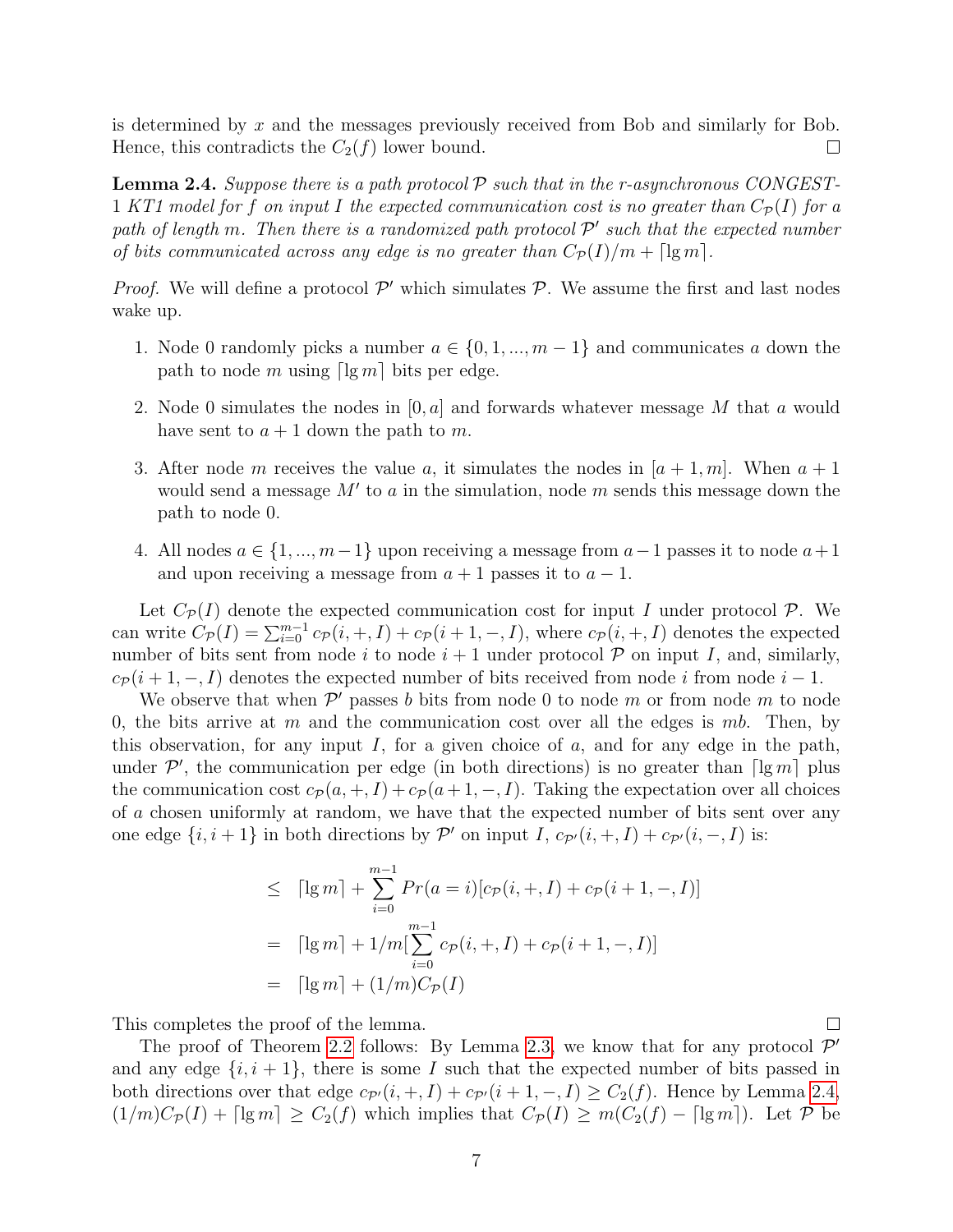the optimal algorithm for the path computation of  $f$  and  $I$  be its worst case input, then the communication complexity for the r-asynchronous CONGEST KT1 model  $C_{m,r}(f) \geq$  $C_{\mathcal{P}}(f, I) \geq m(C_2(f) - \lceil \lg m \rceil).$ 

We observe that the lower bound for the asynchronous CONGEST-1 KT1 model  $C_m(f) \geq$  $C_{m,r}(f)$  since the restricted model can be simulated by an adversary strategy in the nonrestricted model. If we consider the CONGEST-b KT1 model, then as b bits are communicated with each message, we can conclude that the complexity of computing  $f$  in this model is at least  $C_m(f)/b$  or  $\frac{m}{b}(C_2(f) - \lceil \lg m \rceil)$ .  $\Box$ 

### <span id="page-7-0"></span>2.3 Spanning Tree Construction

Here, we review what is known concerning the construction of spanning trees in a communications network as these will be the building blocks for our algorithms. Note that both algorithms are randomized and succeed with high probability.

- In CONGEST KT1, there is a synchronous algorithm which runs in time and communication  $\tilde{O}(n)$  and an asynchronous model with communication  $\tilde{O}(\min\{n^{3/2}, m\})$ .
- In CONGEST KT0,  $\Omega(m)$  messages are required to construct a spanning tree in the synchronous (and asynchronous) model.

With the exception of the subroutine to build the spanning tree, our algorithms are designed to work in the weakest model described in this paper, the asynchronous CONGEST KT0 model. We state the communication cost of each of our algorithms as a function of the communication needed to build the spanning tree on  $n$  nodes, plus the communication needed for the other part of the algorithm.

# 3 Diameter and Convex Hull

We present the  $\epsilon$ -kernel problem, which we use as a subroutine to compute approximations for Diameter and Convex Hull. Then we show lower bounds of  $\Omega(n^2)$  bits on the expected communication needed for exact solutions for Diameter and Convex Hull.

## 3.1  $\epsilon$ -Kernel

Let  $\mathcal{S}^{d-1}$  denote the unit sphere centered at the origin in  $\mathcal{R}^d$ . For any set P of points in  $\mathcal{R}^d$ , a point  $u \in S^{d-1}$  is called a *direction*. Given a set of points  $P \in R^d$ , the *directional width of* P in direction u, denoted  $w(u, P) = max_{p \in P} \langle u, p \rangle - min_{p \in P} \langle u, p \rangle$ , where  $\langle \cdot, \cdot \rangle$  is the standard inner product. An  $\epsilon$ -kernel of P is a subset of P which approximates P with respect to directional width. More formally: A subset  $Q \subset P$  is called an  $\epsilon$ -kernel of P if for each  $u \in \mathcal{S}^{d-1}$ ,  $(1 - \epsilon)w(u, P) \leq w(u, Q)$  [\[1,](#page-19-1) [2\]](#page-19-2). In this paper,  $d = 2$ .

Algorithm [1](#page-8-0) computes an  $\epsilon$ -kernel of the set of points in  $\mathcal{R}^2$  by using the idea of rounding directions, which was introduced in [\[3\]](#page-19-3). √

Let  $loc(p)$  denote the position of node p. Let  $\epsilon < 1$  and  $\delta =$  $2\epsilon$ . In Algorithm [1,](#page-8-0) A is the set of lines passing through  $(0, 0)$  which, with the x-axis, make angles  $\delta * i$  for  $i = 1, ..., [\pi/\delta]$ ,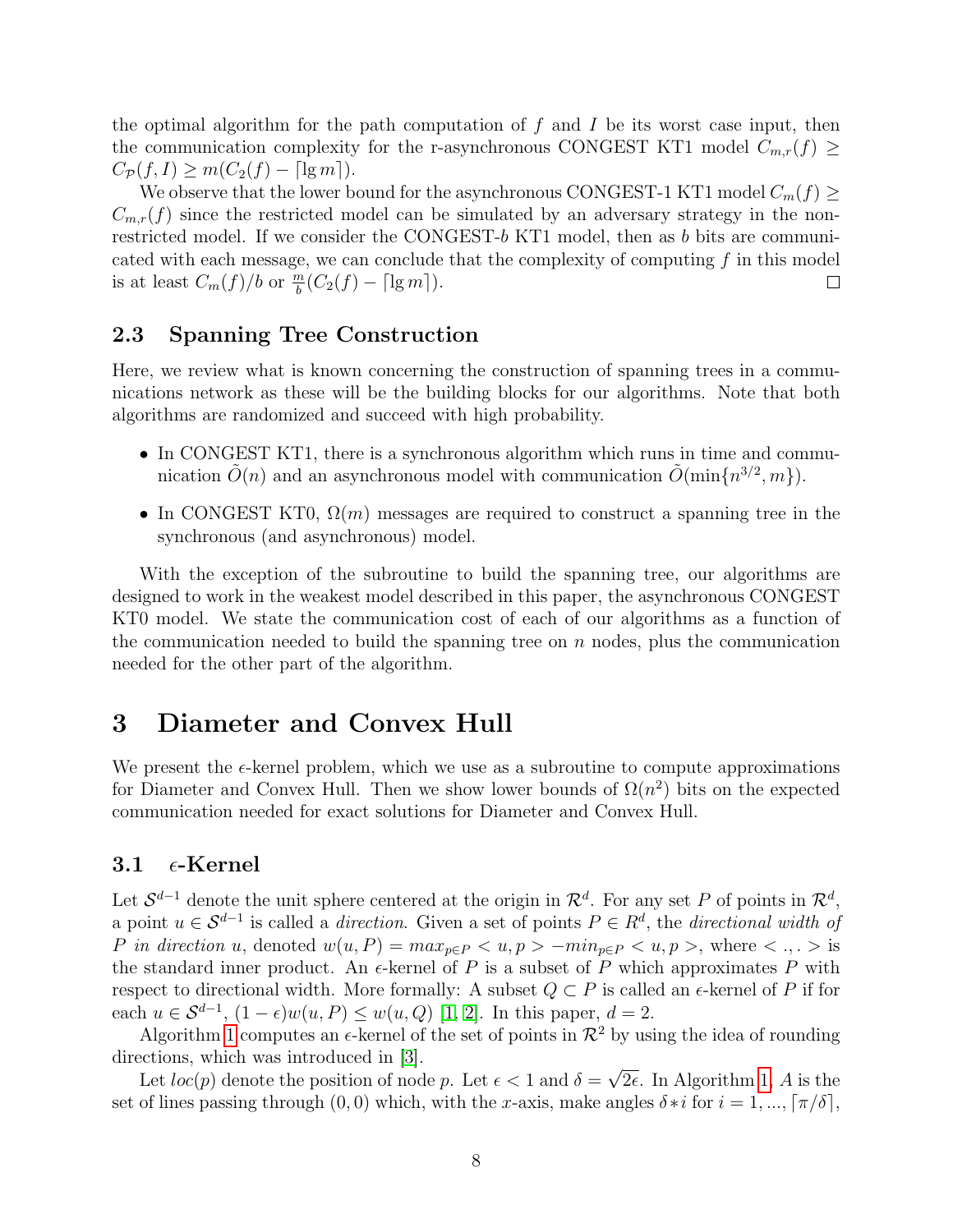and  $|A| = \theta(1/$ √  $\overline{\epsilon}$ ). Given a set of points P and a line a through the origin, the *extreme* points for the line is the pair of points  $r$  and  $s$  in  $P$  whose projections onto the line are furthest apart on the line: r is a point such that  $\langle r, u \rangle = max_{p \in P} \langle u, p \rangle$  and s is a point such that  $\langle s, u \rangle = \min_{p \in P} \langle u, p \rangle$ , where  $\langle \cdot, \cdot \rangle$  is the standard inner product.

A spanning tree  $\mathcal{ST}$  is first constructed. Starting with the leaves of  $\mathcal{ST}$ , each node compares its own location with the location of the extreme points received from its children (if it is not a leaf) to find the best two candidates for the extreme points for each direction, and sends them to its parent, until eventually the root receives all the extreme points. The set of these extreme points is a  $\epsilon$ -kernel for this set of points.

<span id="page-8-0"></span>

| Algorithm 1 Asynchronous $\epsilon$ -Kernel |  |
|---------------------------------------------|--|
|---------------------------------------------|--|

1: **procedure**  $\epsilon$ -KERNEL(P is a set of n nodes)

- 2: Find a spanning tree  $ST$  with leader L.
- 3: L broadcasts  $\langle$  start  $\rangle$  when  $S\mathcal{T}$  is complete.
- 4: When a leaf p receives  $\langle \text{start} \rangle$ , it sends  $S_p = \{ \text{loc}(p) \}$  to its parent.
- 5: When a non-leaf node  $p \neq L$  receives  $S_q$  from all of its children q, p computes the set  $S_p$  of extreme points for all lines in A among the point set  $\bigcup_q S_q \cup \{loc(p)\}\$  and passes  $S_p$  to its parent.
- 6: When  $p = L$  receives  $S_q$  from all of its children q, L computes the set  $S_L$  of extreme points for all lines in A among the point set  $\bigcup_q S_q \cup \{loc(L)\}.$
- 7: end procedure

#### **Theorem 3.1.**  $S_L$  is an  $\epsilon$ -kernel for the point set P.

*Proof.* Given any pair of points p, q, let  $d(p,q)$  denote the distance between points p and q, and let  $p_a$  denote the projection of point p onto line a. Let S denote the unit sphere centered at the origin in  $\mathcal{R}^2$ , we need to show that for any direction  $a^* \in \mathcal{S}$ , there is a direction  $a \in A$ such that for any  $p, q \in P$ ,

$$
(1 - \epsilon)d(p_{a*}, q_{a*}) \leq d(p_a, q_a)
$$

So it is sufficient to show  $(1 - \epsilon)d(p, q) \leq d(p_a, q_a)$ , as  $d(p_{a*}, q_{a*}) \leq d(p, q)$ .

Let  $\overrightarrow{pq}$  denote the line passing through p and q, and let  $\theta(p,q,a)$  be the acute angle formed by  $\overrightarrow{pq}$  and a. Then it is not hard to observe (see figure [1\)](#page-9-0):

$$
d(p_a, q_a) \le d(p, q) \le d(p_a, q_a) / cos(\theta(p, q, a))
$$

As there is a line forming an angle with the x-coordinate at every  $\delta$  angle interval, there must be some line  $a \in A$  forming an angle  $\leq \delta$  with  $\overrightarrow{pq}$ .

Finally, we observe that the Taylor series implies  $cos(\delta) \geq 1 - \delta^2/2$ . In particular, for  $\delta = \sqrt{2\epsilon}$ , then  $\cos(\delta) \geq 1 - \epsilon$ .  $\Box$ 

Analysis of communication and time complexity of Algorithm [1:](#page-8-0) Each node passes up no more Analysis of communication and time complexity of Algorithm 1. Each hode passes up no more<br>than  $2|A| = O(1/\sqrt{\epsilon})$  locations using  $O(diam/\sqrt{\epsilon})$  time and  $O(n/\sqrt{\epsilon})$  words of size  $O(\lg n)$ where  $diam(\mathcal{ST})$  is the diameter of  $\mathcal{ST}$ . In addition, there is the initial communication cost of computing the spanning tree.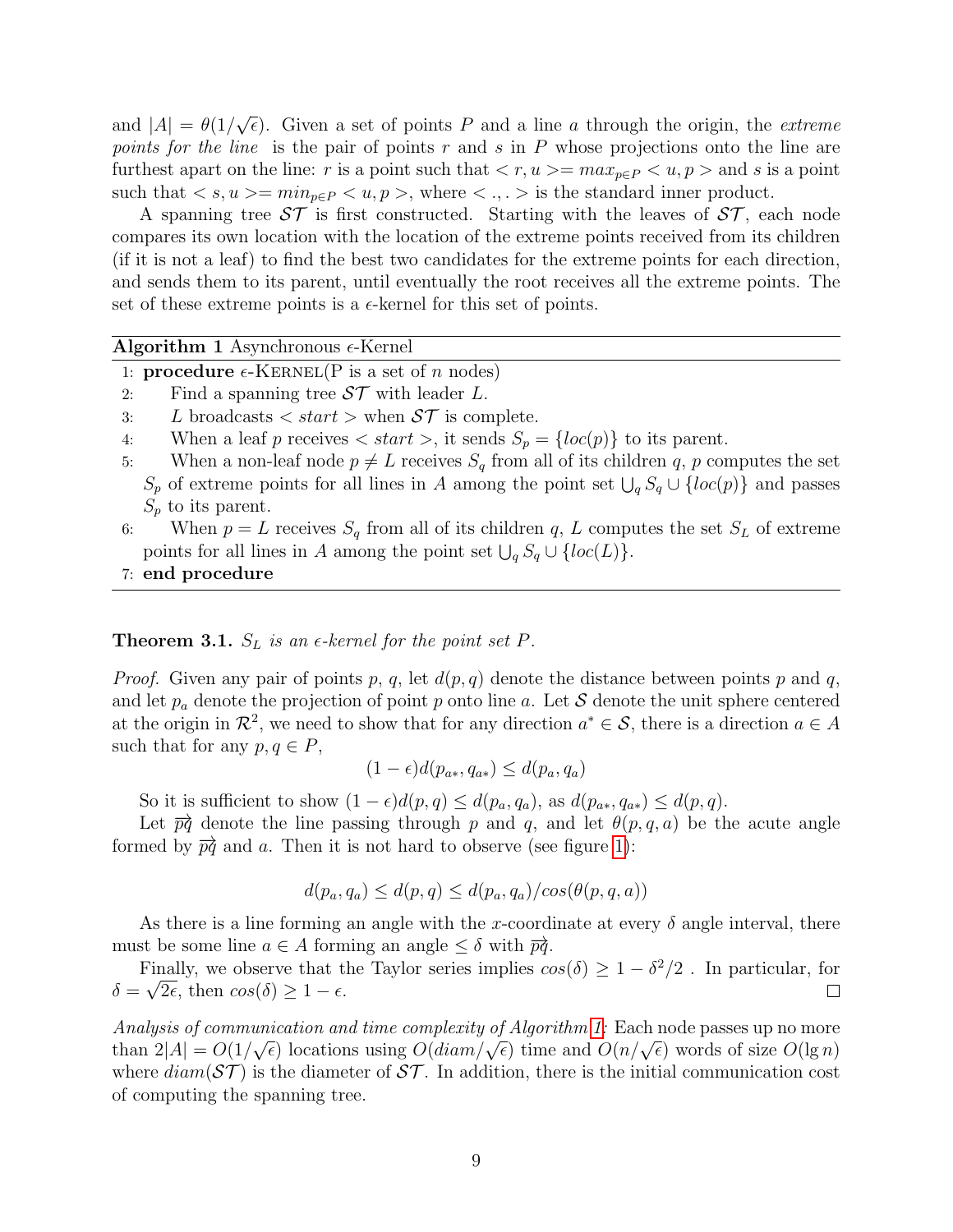

<span id="page-9-0"></span>Figure 1:  $\epsilon$ - kernel proof

**Theorem 3.2.** There exists an asynchronous algorithm in CONGEST KT1 which computes an  $\epsilon$ -kernel in a graph of n nodes with  $O(\frac{n}{\sqrt{\epsilon}})$  messages in time  $O(\frac{diam(\mathcal{ST})}{\sqrt{\epsilon}})$  plus the costs of  $constructing ST$ .

## 3.2 Approximate Diameter

<span id="page-9-1"></span>

|  | Algorithm 2 Asynchronous $\epsilon$ -Diameter |  |  |  |
|--|-----------------------------------------------|--|--|--|
|  | $D_{-}$ $   \sqrt{D}$ $\cdot$                 |  |  |  |

- 1: **procedure**  $\epsilon$ -DIAMETER(P is a set of n nodes)
- 2: Find  $\epsilon$ -kernel S and spanning tree  $ST$  with leader L.
- 3: If  $p = L$ , L computes the two farthest points r and s in S and broadcasts r and s through  $ST$ .
- 4: end procedure

Theorem 3.3. There exists an asynchronous algorithm in CONGEST KT1 which computes a  $(1 - \epsilon)$ -Approximate Diameter in a graph of n nodes with  $O(\frac{n}{\sqrt{\epsilon}})$  messages in time  $O(\frac{diam(\mathcal{ST})}{\sqrt{\epsilon}})$  plus the costs of computing  $\mathcal{ST}$ .

*Proof.* In Algorithm [2,](#page-9-1) once the  $\epsilon$ -kernel S is received by the leader, the leader finds the two points furthest from each other in S and broadcasts them. The diameter of S is a  $(1 - \epsilon)$ approximation for the diameter of P by the definition of  $\epsilon$ -kernel. More formally, let  $p_1$  and  $p_2$  be the points in P furthest from each other. Assume  $p_1$  and  $p_2$  are extreme points of P for some direction  $a^* \in S^{d-1}$ . As S is an  $\epsilon$ -kernel of P, then for each  $u \in S^{d-1}$  including  $a*, (1-\epsilon)w(u, P) \leq w(u, S)$ , where  $w(u, p)$  is the directional width of P in direction u:  $w(u, P) = max_{p \in P} < u, p > -min_{p \in P} < u, p >$ .

The number of messages in this algorithm is the number of messages we need to compute  $\epsilon$ -kernel plus  $O(n)$  messages to broadcast the two farthest points.  $\Box$ 

## 3.3 Approximate Convex Hull

There are different notions of *approximate convex hull*. An  $\epsilon$ -hull is one of the commonly used notions and it is closely related to  $\epsilon$ -kernel.

Let P be a set of n point in  $\mathcal{R}^d$ . Let  $C(P)$  denotes the convex hull of P. An  $\epsilon$ -hull S of P such that all the points in P are either in  $C(S)$  or within distance  $\epsilon$  from  $C(S)$ .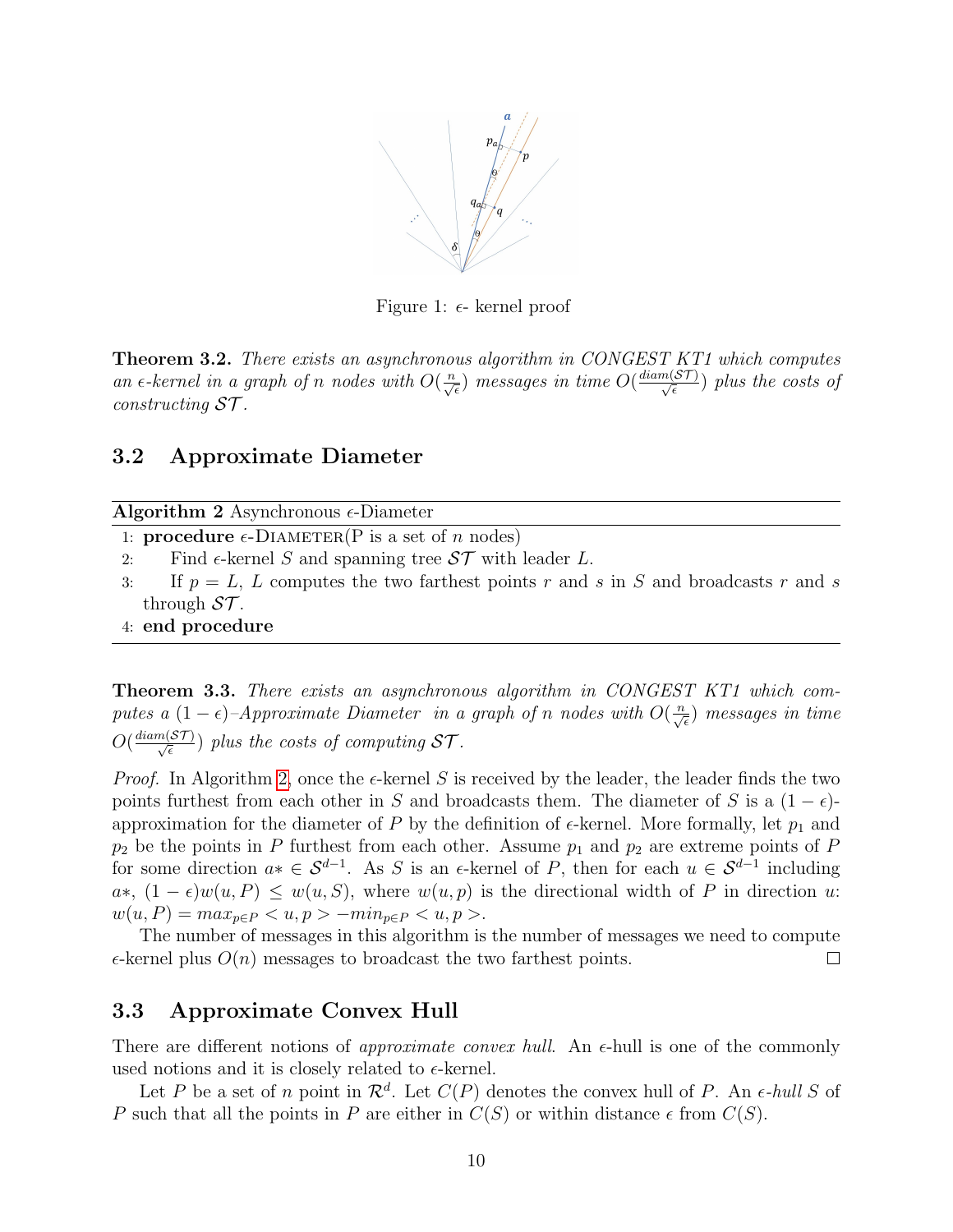There have been extensive studies for  $\epsilon$ -kernel and  $\epsilon$ -hull. Much effort has been done to find a fast algorithm that computes a small  $\epsilon$ -kernel in the sequential models. There are also extensive work for approximating Convex Hull in the streaming model [\[11,](#page-20-11) [1,](#page-19-1) [6,](#page-20-12) [7,](#page-20-13) [4\]](#page-19-4).

An  $\epsilon$ -kernel is a multiplicative error version of  $\epsilon$ -hull. Let  $Diam(P)$  be the diameter of the point set P. If we have an approximation of a diameter, then we can set  $\epsilon$  in a way that  $\epsilon$ -kernel will give us a desired  $\epsilon * Diam(P)$ -hull [\[2\]](#page-19-2).

<span id="page-10-0"></span>

|  | Algorithm 3 Asynchronous $\epsilon$ -Approximate Convex Hull |  |
|--|--------------------------------------------------------------|--|
|  |                                                              |  |

- 1: **procedure**  $\epsilon$ -CONVEX HULL(P is a set of n nodes)
- 2: Find  $\epsilon$ -kernel S and spanning tree  $ST$  with leader L.
- 3: If  $p = L$ , L broadcasts the vertices of convex hull of S through ST.
- 4: end procedure

Theorem 3.4. There exists an asynchronous algorithm in CONGEST KT1 which computes an  $\epsilon$ - Approximate Convex Hull and  $f(\epsilon)$  – hull in a graph of n nodes with  $O(\frac{n}{\sqrt{\epsilon}})$  messages in time  $O(\frac{diam(\mathcal{ST})}{\sqrt{\epsilon}})$  plus the costs of computing  $\mathcal{ST}$ , where  $f(\epsilon) = \epsilon * Diam(P)$ .

*Proof.* In Algorithm [3,](#page-10-0) once the  $\epsilon$ -kernel S is received by the leader, the leader finds the convex hull of S and broadcasts its vertices, so that every node knows whether it is on the convex hull and knows its neighbors in both the clockwise and the counterclockwise directions. The  $\epsilon$ -kernel is a multiplicative error version of  $\epsilon$ -hull [\[2\]](#page-19-2). By definition,  $\epsilon$ -kernel S approximates the convex hull of P within a  $1 - \epsilon$  factor in any direction.

The convex hull of S is an  $\epsilon *Diam(P)$ -hull, as all the points in P are either in the convex hull of S or within  $\epsilon$ Diam(P) from the convex hull of S, where  $Diam(P)$  is the diameter of P. This is because if  $d(x, S)$  is the distance of any point  $x \in P \setminus S$  from convex hull S, then  $d(x, S) \leq w(u, p) - w(u, S) \leq \epsilon w(u, p)$  for any direction  $u \in S^{d-1}$ , where  $w(u, p)$  is the directional width of P in direction u. Thus  $d(x, S) \leq \epsilon * Diam(P)$ , and the  $\epsilon$ -kernel is an  $\epsilon * Diam(P)$ -hull.  $\Box$ 

#### <span id="page-10-1"></span>3.4 Lower bound for diameter

We reduce the problem of Path Set Disjointness to Diameter. Similar ideas have been used to show lower bounds in a streaming model [\[8\]](#page-20-14). Given a path of  $m = n$  edges with endpoints Alice and Bob, where Alice and Bob each know subsets A and B resp., of  $\{1, ..., n\}$ , the communication network must compute the Set Disjointness problem on  $(a, b)$ , where  $a = (a_1, ..., a_n)$  and  $b = (b_1, ..., b_n)$  are the characteristic vectors of A and B. Consider the following graph  $G_{A,B}(V, E)$  where  $|V| = 3n$ . Let  $V = W \cup U \cup H$ ,  $W = \{w_1, w_2, ..., w_n\}$ ,  $U = \{u_1, u_2, ..., u_n\}, H = \{h_1, h_2, ..., h_n\}.$ 

We draw evenly spaced lines  $L_1, ..., L_n$  through the center of the  $[n^c] \times [n^c]$  grid, for a constant  $c \geq 2+2/\lg n$ . Each line L is composed of a low ray  $l(L)$  which goes from the center to below the center and the *upper* ray  $u(L)$  which goes from the center to above the center. The lines are drawn so that the upper rays are at equally spaced angles from each other and between 0 and  $\pi$  with the x axis. The points of the Diameter problem are determined as follows (Figure [2\)](#page-11-0), where  $r = n$  and  $R = 2n^2$ .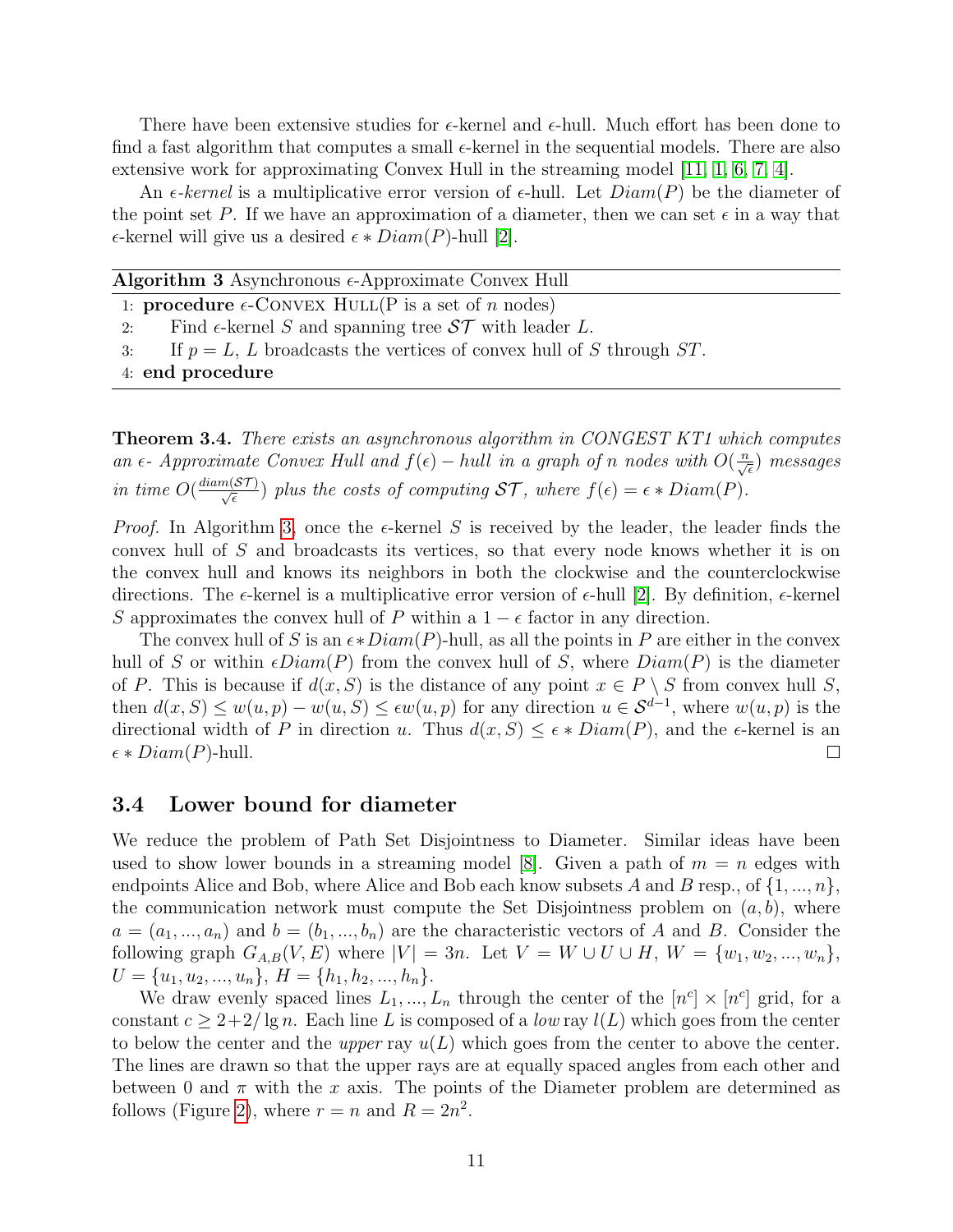

<span id="page-11-0"></span>Figure 2: Reduction from Set Disjointness to Diameter

- For each  $1 \leq i \leq n$ , if  $a_i = 0$ ,  $w_i$  is on  $u(L_i)$  at distance r from the center and otherwise at distance R.
- For each  $1 \leq i \leq n$ , if  $b_i = 0$ ,  $u_i$  is on  $l(L_i)$  at distance r from the center and otherwise at distance R.
- The  $h_i$ 's, where  $1 \leq i \leq n$ , are located on the grid points inside the circle centered at the origin with radius  $r$ .

In the above description of the location of the points, in the case that any coordinate is not an integer coordinate, we round the point as follows: For each  $1 \leq i \leq n$ , if the angle of  $u(L_i)$  with the x axis is less than or equal  $\pi/2$ , then we round  $w_i$  to the top right corner of the cell that contains  $w_i$ , and if the angle is more than  $\pi/2$  we round  $w_i$  to the top left corner of the cell that contains  $w_i$ . For each  $1 \leq i \leq n$ , if the angle of  $l(L_i)$  with the x axis is less than or equal  $3\pi/2$ , then we round  $w_i$  to the bottom left corner of the cell that contains  $u_i$ , and if the angle is more than  $3\pi/2$  we round  $u_i$  to the bottom right corner of the cell that contains  $u_i$ .

Note that a circle centered at the origin with radius r contains at least  $\pi r^2$  lattice points [\[21\]](#page-20-15). So choosing  $r = n$  guarantees that there are more than n grid points inside the circle to locate points of H. As  $R = 2n^2$ , no two points of W and U are in the same grid cell and they would not round to the same grid point.

We next describe the edges.

- For each  $1 \le i \le n$ , E contains  $\{w_i, w_{i+1}\}\$  and  $\{u_i, u_{i+1}\}.$
- For each  $1 \leq i \leq n$ , E contains  $\{h_i, h_{i+1}\}.$
- E contains  $\{w_n, h_1\}$  and  $\{h_n, u_1\}$ .

**Claim 3.5.** The diameter of  $G_{A,B}$  is 2R if and only if  $A \cap B \neq \emptyset$ .

*Proof.* Let  $C_R, C_r$  be the circles centered at the center of the  $[n^c] \times [n^c]$  grid at distance  $R = 2n^2$  and  $r = n$ , respectively, for a constant  $c \geq 2 + 2/\lg n$ .

For any pair of points in  $U \cup W$ , the distance is less than 2R if and only if one of the following is true: (1) the two points are on two different lines; (2) the two points are on the same line, one at distance  $r$  and the other distance  $R$ . Note that even if the points are rounded, this still holds. This is because, the length of the longest chord after diameter is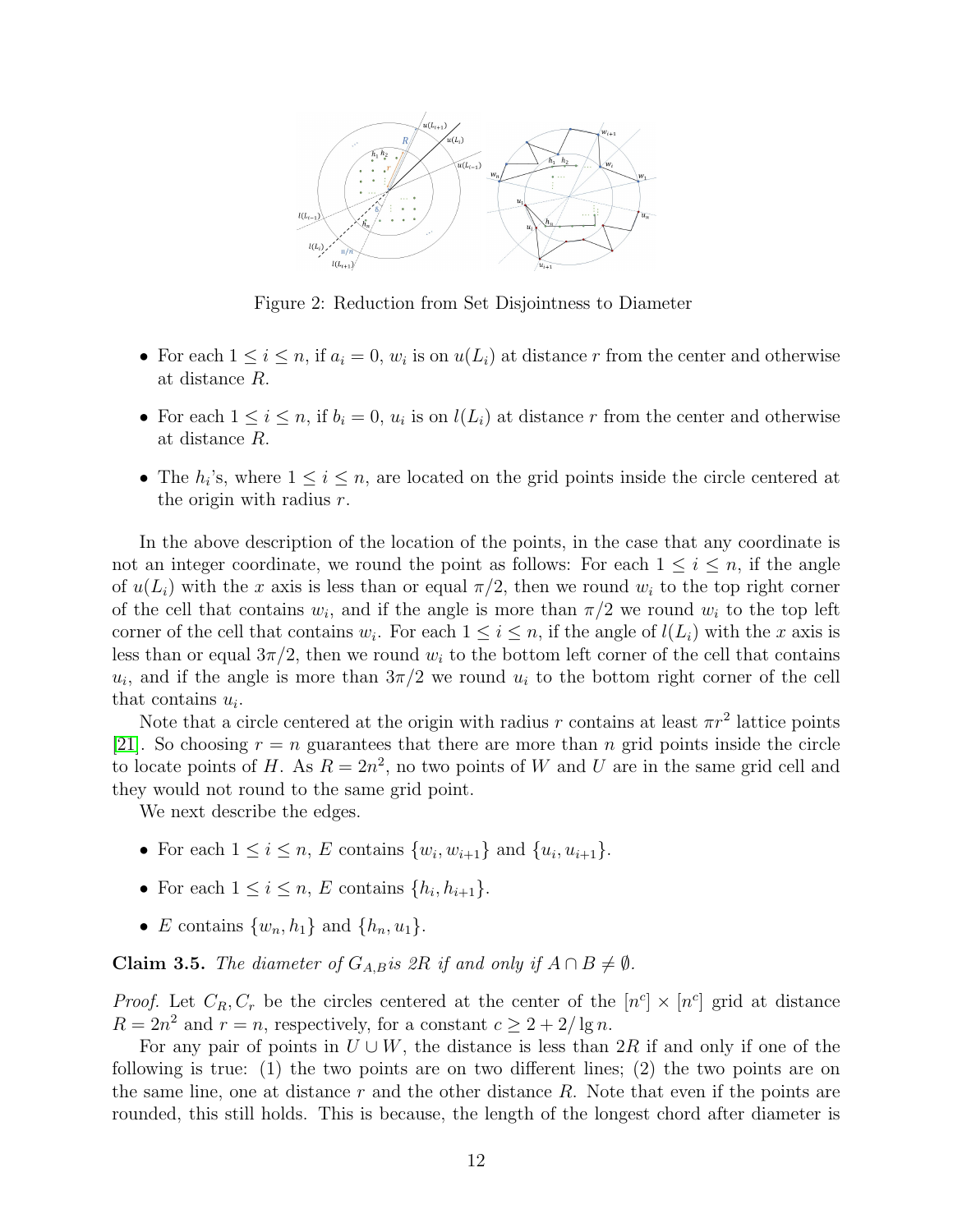not more than  $\cos \alpha + 2\sqrt{2}$ , where  $\alpha = \pi/2n$ , as shown in Figure [3.](#page-13-0) We assumed  $R = 2n^2$ , not more than  $\cos \alpha + 2\sqrt{2}$ , where  $\alpha = \pi/2n$ , as shown in Figure 3. We assumed  $R = 2n^2$ ,<br>so  $\cos \alpha + 2\sqrt{2} < 2R$  by the Taylor series. If there is an  $L_i$  such that both  $w_i$  and  $u_i$  are distance  $R$  from the center, then their distance is at least  $2R$ . This occurs only when for some  $i, a_i = b_i = 1$ , so  $A \cap B \neq \emptyset$ .  $\Box$ 

<span id="page-12-0"></span>Theorem 3.6. Any randomized asynchronous distributed algorithm in the CONGEST model for solving Diameter in a graph of n nodes requires  $\Omega(n^2)$  expected bits of communication.

*Proof.* Suppose Alice and Bob are two endpoints of a path with  $N = n/3$  edges numbered  $0, 1, ..., N$ , where Alice and Bob each know subsets A and B resp., of  $\{1, ..., N\}$ , and they want to compute the Set Disjointness problem on  $(a, b)$ , where  $a = (a_1, ..., a_N)$  and  $b = (b_1, ..., b_N)$ are the characteristic vectors of  $A$  and  $B$ . Alice can construct the subgraph of  $G$  induced by  $H \cup W$  and given B, Bob can construct the subgraph induced by  $H \cup U$ . They can then each carry out a simulation of the protocol which determines the diameter of G and output 1 or 0 depending on whether the diameter is at least  $2R$  or not. Thus the communication cost is no less than the cost of computing disjoint sets over a path of length N where  $n = 3N$  is the total number of nodes in G. By Theorem [2.2,](#page-5-0)  $\Omega(n^2/\lg n)$  messages are required.  $\Box$ 

Theorem 3.7. Any randomized asynchronous distributed algorithm for approximating Diameter in a graph of n nodes within a  $1 - \epsilon$  factor of optimal requires  $\Omega(min\{n^2, 1/\epsilon\})$ expected bits of communications.

Proof. Consider the reduction from Set Disjointness to Diameter described before with vertices  $V = W \cup U \cup H$  as shown in Figure [2.](#page-11-0) Let  $C_R$ ,  $C_r$  be the circles centered at the center of the  $[n<sup>c</sup>] \times [n<sup>c</sup>]$  grid at distance  $R = 2n<sup>2</sup>$  and  $r = n$ , respectively, for a constant  $c \geq 2 + 2/\lg n$ . The maximum distance between any pair of points is the diameter of the largest circle, which is at least 2R. The next greatest distance in this structure is  $d \approx 2R \cos \alpha$ , as this is the longest chord after diameter on the largest circle and it is greater than the diameter of the smaller circle, which is  $r = n$ , Figure [3.](#page-13-0) The reason that we say  $d \approx 2R \cos \alpha$  is because we are rounding the points to grid points. As no more than one point is in one cell and the points are rounded to the outside of the circle, the rounding can only increase the distance of the points from the center of the circle. This means the ratio of  $d/2R$  after the rounding is not more than  $\frac{2R\cos\alpha+2\sqrt{2}}{2R} = \cos\alpha + \frac{2\sqrt{2}}{2R}$  $\frac{2\sqrt{2}}{2R}$ . As we assumed  $R = 2n^2$ , the ratio of  $d/2R$  after the rounding is not more than  $\cos \pi/2n + \sqrt{2}/n^2$ .

Therefore, if there is a  $(1 - \epsilon)$ -approximation algorithm for the Diameter problem, where  $1 - \epsilon > \cos \pi/2n + \sqrt{2}/n^2$ , then the algorithm also finds the exact solution of Diameter and solves the problem of Set Disjointness of size  $n/3$ . So, if  $\epsilon < 1 - \cos \pi/2n - \sqrt{2}/^2n$ , then by Theorem [3.6](#page-12-0) any randomized asynchronous distributed algorithm for approximating Diameter of n points within  $1 - \epsilon$  factor of optimal requires  $\Omega(n^2)$  bits of communications.  $\frac{c}{\sqrt{2}}$ 

If  $\epsilon \geq 1 - \cos(\pi/2n) - \sqrt{2}/n^2$ , we build the same structure but with  $\theta(1/2n)$  $h \theta(1/\sqrt{\epsilon})$  points, where  $R = 2n^2$ , and reduce a Set Disjointness problem with size  $n' = 1/2\sqrt{\epsilon}$  to this problem. By  $u = 2u$ , and reduce a set Disjoinness problem with size  $u = 1/2\sqrt{\epsilon}$  to this problem. Example 1. Example 1. Example 1. Example 1. Example 1. Example 1. Example 1. Example 1. Example 1. Example 1. Example 1. Example 1. Ex we that  $1 - \cos(x) \geq x^2/2! - x^4/4! \geq 11x^2/24$ , if we pick  $n' = 1/2\sqrt{\epsilon}$ , then  $1 - \epsilon > \cos \pi / 2n' + \sqrt{2}/n^2$  as  $1 - \cos \pi / 2n' \ge 11 (\pi / 2n')^2 / 24 \ge 4\epsilon$  and  $\epsilon - \sqrt{2}/n^2 > 0$ . Thus, if  $\epsilon > 1 - \cos(\pi/2)n - \sqrt{2}/n^2$ , then by Theorem [3.6](#page-12-0) any randomized asynchronous distributed algorithm for approximating Diameter of n points within  $1 - \epsilon$  factor of optimal requires  $\Omega(1/\epsilon)$  bits of communications.  $\Box$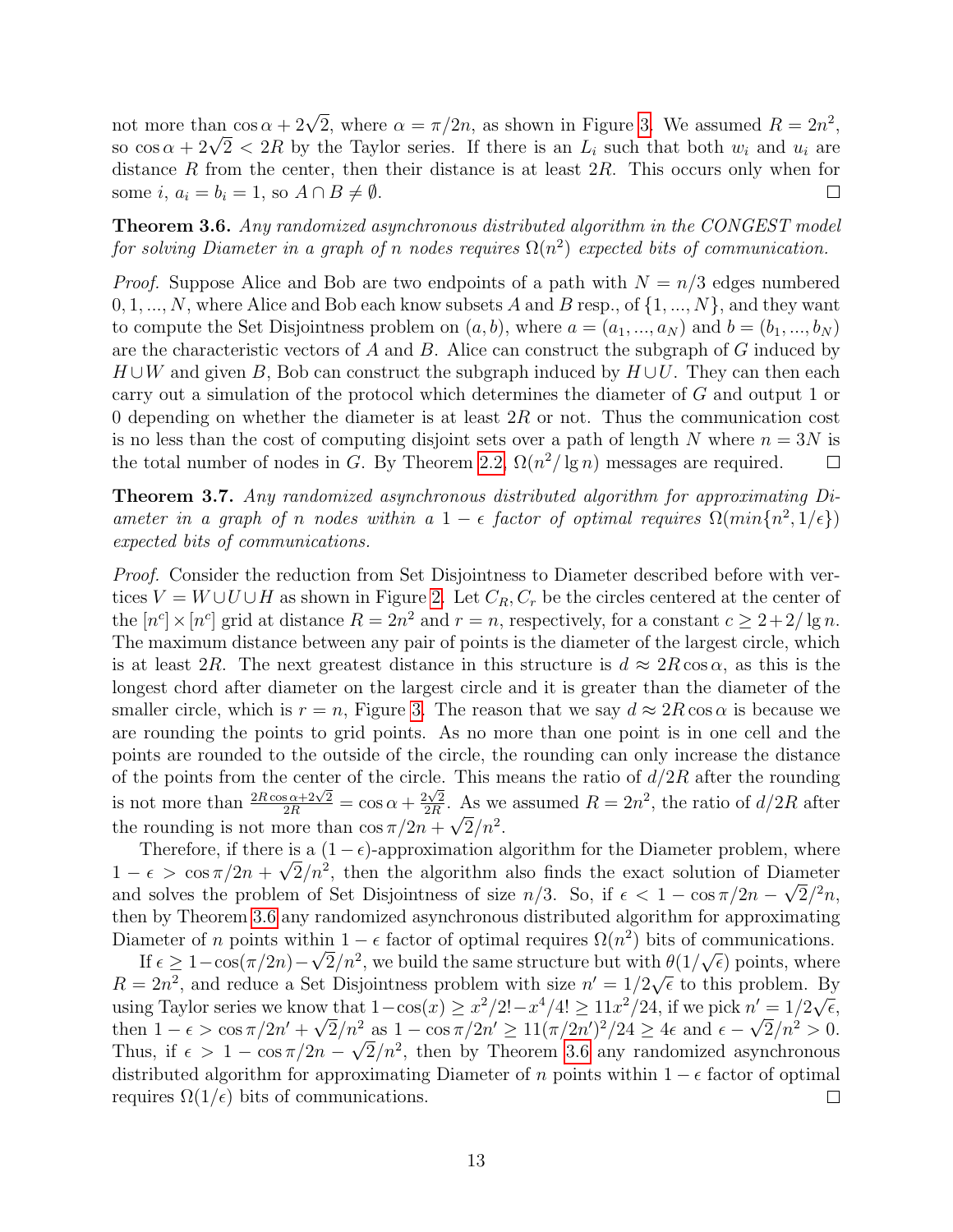

<span id="page-13-0"></span>Figure 3: The distance between  $w_i$  and  $u_{i+1}$  is the second largest distance of a pair of points after the diameter.

#### 3.5 Lower Bound for Convex Hull

We reduce the problem of Path Set Disjointness to Convex Hull. We show that if Convex Hull can be solved in  $o(n^2)$  communication in an asynchronous network with n nodes, then this implies an algorithm for Path Set Disjointness on a path of length  $n/3$  with fewer than  $\Omega(n^2)$  expected bits of communication, giving a contradiction.

Given a path of  $m = n$  edges with endpoints Alice and Bob, where Alice and Bob each know subsets A and B resp., of  $\{1, ..., n\}$ , the communication network must compute the Set Disjointness problem on  $(a, b)$ , where  $a = (a_1, ..., a_n)$  and  $b = (b_1, ..., b_n)$  are the characteristic vectors of A and B. Consider the following graph  $G_{A,B}(V, E)$  where  $|V| = 3n$ . Let  $V = W \cup U \cup H$ ,  $W = \{w_1, w_2, ..., w_n\}$ ,  $U = \{u_1, u_2, ..., u_n\}$ ,  $H = \{h_1, h_2, ..., h_n\}$ .

We consider  $4n$  positions equally distanced on a circle centered at the center of the  $[n<sup>c</sup>] \times [n<sup>c</sup>]$  grid, for a constant  $c > 1 + 1/(2 \lg n)$ , with radius  $R = 2n$ :  $P = \{p_j^i | 1 \le i \le n, 1 \le n\}$  $j \leq 4$ , as shown in Figure [4.](#page-14-0) In the case that any coordinate is not an integer coordinate, we round the point to one of grid points of the cell that contains this point as mentioned before in Section [3.4.](#page-10-1) The points of vertices  $V$  for the the Convex Hull problem are determined as follows (Figure [4\)](#page-14-0):

- For each  $1 \leq i \leq n$ , if  $a_i = 0$ ,  $w_i$  is on the location  $P_0^i$ ; otherwise on the location  $P_1^i$ ;
- For each  $1 \leq i \leq n$ , if  $b_i = 0$ ,  $u_i$  is on the location  $P_2^i$ ; otherwise on the location  $P_3^i$ ;
- The  $h_i$ 's, where  $1 \leq i \leq n$ , are located on the grid points inside the circle centered at the center of the grid with radius  $r = n$ .

Note that a circle centered at the origin with radius r contains at least  $\pi r^2$  lattice points [\[21\]](#page-20-15). So choosing  $R > n$  guarantees that there are more than n grid points inside the circle to locate points of H. We choose  $R = 2n$  to make sure no two points of W and U are in the same grid cell and would not round to the same grid point.

We next describe the edges.

- For each  $1 \le i \le n$ , E contains  $\{w_i, w_{i+1}\}\$  and  $\{u_i, u_{i+1}\}.$
- For each  $1 \leq i \leq n$ , E contains  $\{h_i, h_{i+1}\}.$
- E contains  $\{w_1, h_1\}$  and  $\{h_n, u_n\}$ .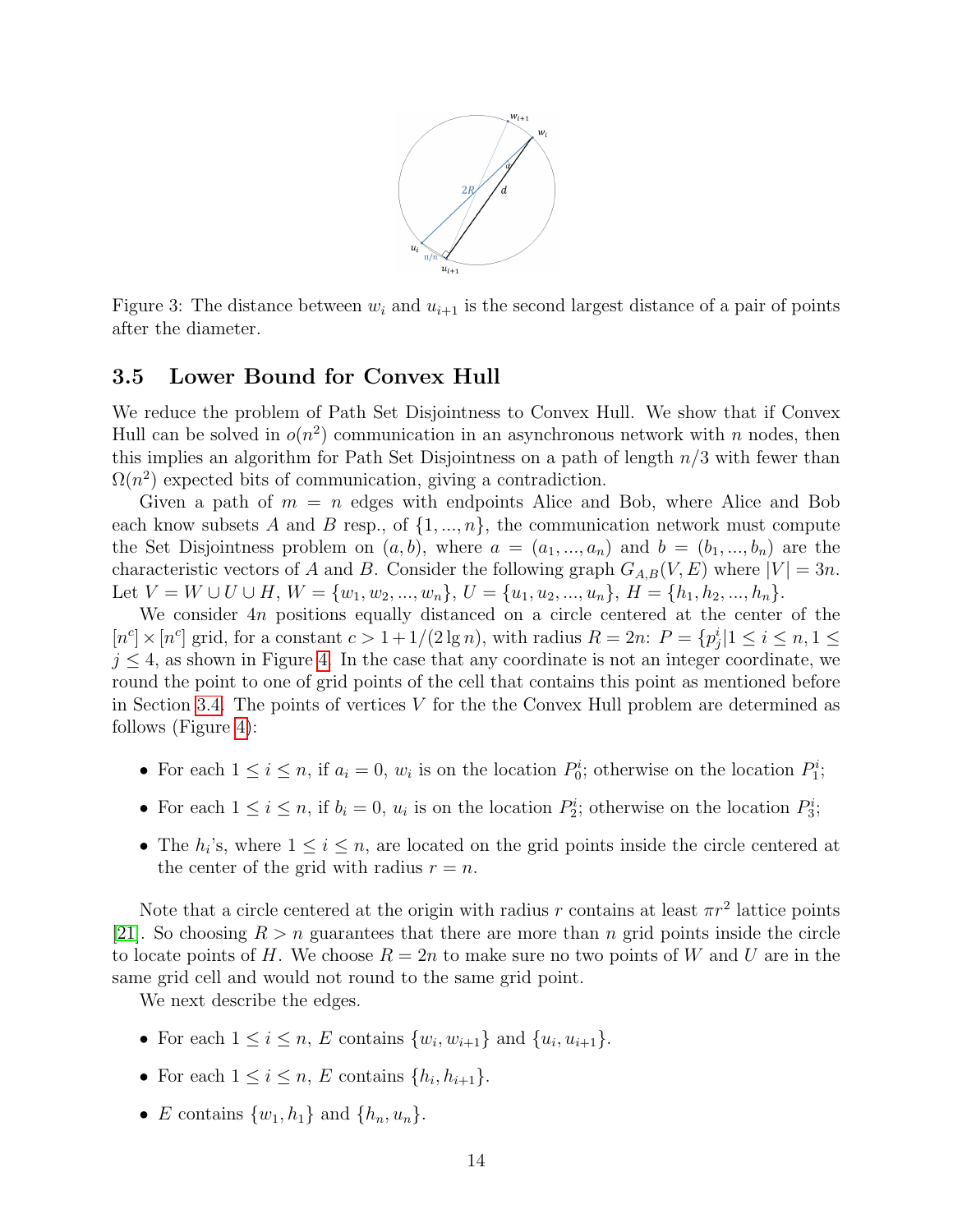

<span id="page-14-0"></span>Figure 4: Reduction from Set Disjointness to Convex Hull

<span id="page-14-1"></span>Claim 3.8.  $A ∩ B ≠ ∅ if and only if there is some i for which w<sub>i</sub> is on P<sub>1</sub><sup>i</sup> and the location of$ its neighbor on the convex hull of  $G_{A,B}$  is on position  $P_3^i$  in the clockwise direction. Similarly,  $A\cap B\neq\emptyset$  if and only if there is some i for which  $u_i$  is on  $P_3^i$  and the location of its neighbor on the convex hull of  $G_{A,B}$  is on position  $P_1^i$  in the counterclockwise direction.

*Proof.* In the solution of Convex Hull for these points, all the  $u_i$ 's and  $w_i$ 's are on the convex hull and no  $h_i$  is on the convex hull. For any  $1 \leq i \leq n$ ,  $u_i$  is the neighbor of  $w_i$  on the convex hull of  $G_{A,B}$  in the counterclockwise direction. So, in the solution of Convex Hull problem, if there is some *i* for which  $w_i$  is on  $P_1^i$  and the location of its neighbor on the convex hull of  $G_{A,B}$  is on position  $P_3^i$  in the clockwise direction, this means  $u_i$  is on  $P_3^i$ . So, both  $a_i = 1$ and  $b_i = 1$ . Similarly we can show that  $A \cap B \neq \emptyset$  if and only if there is some i for which  $u_i$ is on  $P_3^i$  and the location of its neighbor on the convex hull of  $G_{A,B}$  is on position  $P_1^i$  in the counterclockwise direction.  $\Box$ 

Theorem 3.9. Any randomized asynchronous distributed algorithm for solving the Convex Hull in a graph of n nodes requires  $\Omega(n^2)$  expected bits of communication.

*Proof.* Suppose Alice and Bob are two endpoints of a path with  $N = n/3$  edges, where Alice and Bob each know subsets A and B resp., of  $\{1, ..., N\}$ , and they want to compute the Set Disjointness problem on  $(a, b)$ , where  $a = (a_1, ..., a_N)$  and  $b = (b_1, ..., b_N)$  are the characteristic vectors of A and B. Alice can construct the subgraph of G induced by  $H \cup W$ and given B, Bob can construct the subgraph induced by  $H \cup U$ , and they both know the candidate positions P. They can then each carry out a simulation of the protocol which computes the convex hull of vertices of G and output 1 or 0 depending on the answer of Convex Hull of  $G_{A,B}$  by using Claim [3.8.](#page-14-1) Since Alice knows the states of all  $w_i$  and each  $w_i$ knows the location of its neighbors on the convex hull, Alice outputs 1 if and only if there is some *i* for which for  $w_i$  is on  $P_1^i$  and the location of its neighbor on the convex hull of  $G_{A,B}$ is on position  $P_3^i$  in the clockwise direction. Similarly Bob outputs 1 if and only if there is some *i* for which  $u_i$  is on  $P_3^i$  and the location of its neighbor on the convex hull of  $G_{A,B}$  is on position  $P_1^i$  in the counterclockwise direction. Thus the communication cost is no less than the cost of computing disjoint sets over a path of length N where  $n = 3N$  is the total number of nodes in G. By Theorem [2.2,](#page-5-0)  $\Omega(n^2/\lg n)$  messages are required.  $\Box$ 

# 4 Closest Pair

We present an approximation algorithm that gives us a tradeoff between the approximation ratio and the amount of communication. Then, we show that any distributed algorithm for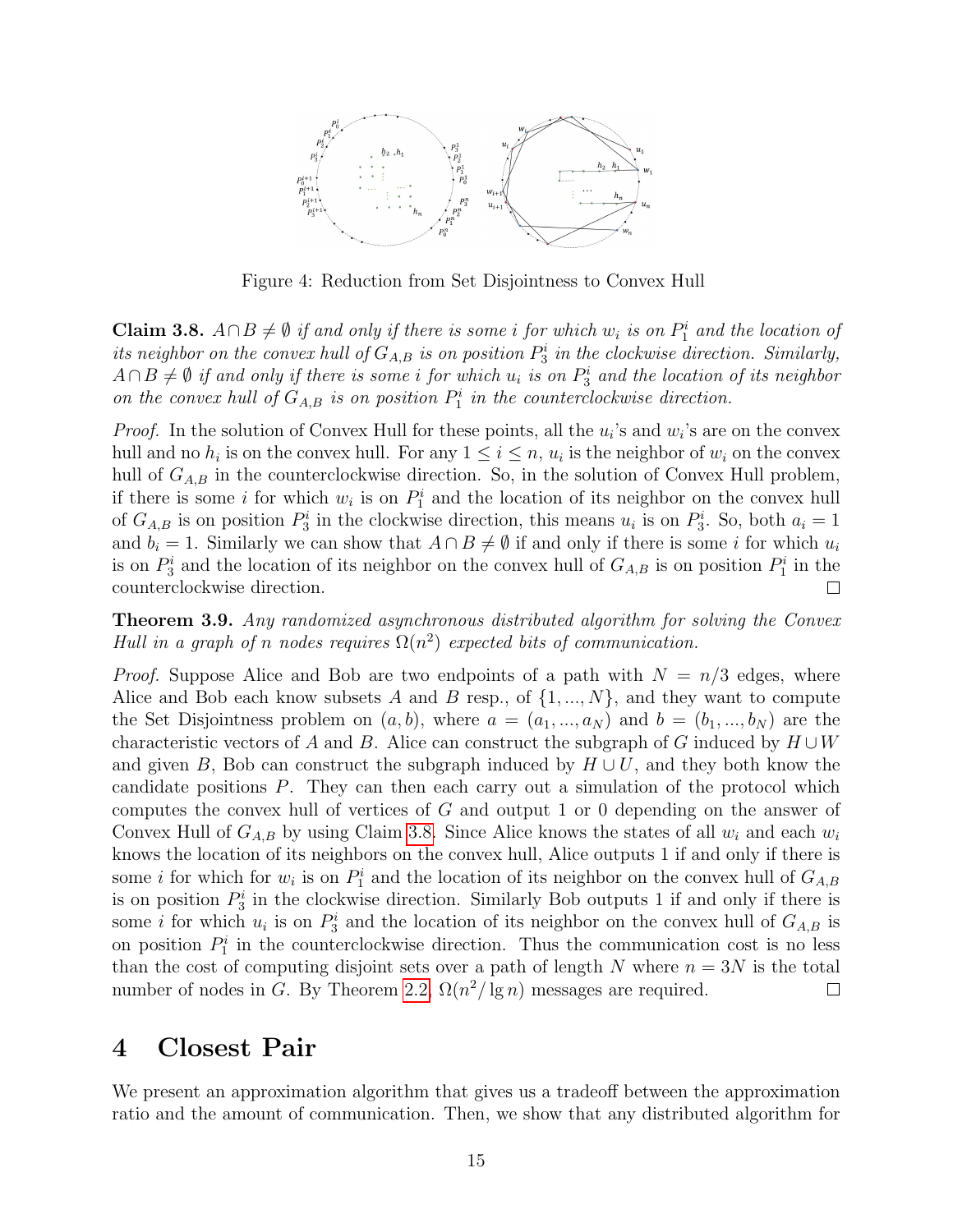solving Closest Pair in a graph of n nodes on an  $[n<sup>c</sup>] \times [n<sup>c</sup>]$  grid requires  $\Omega(n<sup>2</sup>)$  expected bits of communication to approximate within a  $\frac{n^{c-1/2}}{4}$  $\frac{f^{1/2}}{4}$  factor of the optimum, for a constant  $c > 1 + 1/(2 \lg n).$ 

### 4.1 Approximate Closest Pair

Theorem 4.1. There exists an asynchronous algorithm in CONGEST KT1 which computes an  $\frac{n^c}{\sqrt{n-1}}$ - Approximation Closest Pair in a graph of n nodes on an  $[n^c] \times [n^c]$  grid, for a constant  $c > 1/2$ , with  $O(n \lg n)$  messages and time  $O(diam(\mathcal{ST}) \lg n)$  where  $diam(\mathcal{ST})$  is the diameter of the spanning tree, plus the costs for building the  $ST$ .

*Proof.* The main idea of algorithm [4](#page-16-0) is to divide the  $[n<sup>c</sup>] \times [n<sup>c</sup>]$  grid to a  $\sqrt{n}$  by  $\sqrt{n-1}$  grid, *Froof.* The main idea of algorithm 4 is to divide the  $[n^2] \times [n^2]$  grid to a  $\sqrt{n}$  by  $\sqrt{n-1}$  grid, for a total of  $\sqrt{n^2-n}$  grid cells:  $C = c_1, c_2, ..., c_{\sqrt{n^2-n}}$ . There are *n* nodes and fewer than *n* cells, so there is a cell with more than one node. The algorithm finds such a cell and nodes and broadcasts them.

A spanning tree is first constructed. Next, we use binary search to find a cell with more A spanning tree is first constructed. Next, we use binary search to find a cell with more<br>than two points in  $\lg(\sqrt{n^2 - n})$  rounds. Let  $loc(p)$  denote the position of node p and  $index(p)$ denote the index of the cell in C that contains  $loc(p)$ . Let  $mid(s, e) = \frac{s+e}{2}$  $\frac{+e}{2}$  for any s and e.

The leader broadcasts  $\langle start \rangle \langle s_i, e_i \rangle$  in round i for an interval  $I_i = [s_i, e_i]$  of the indices, and the goal is to find the number of nodes which are in cells whose indices are in the first half of the range  $I_i$ . Starting with the leaves of  $ST$ , each node p computes  $x_p$ , the number of nodes in the subtree rooted at  $p$  which are in cells whose indices are in the first half of the interval  $I_i$ ,  $[s_i, mid(s_i, e_i)]$ , and sends  $\langle s_i, e_i, x_p \rangle$  to its parent. When the leader receives messages for a specific  $I_i$  from all of its children, it computes  $x_L$  and picks  $I_{i+1}$  to be the half of the interval that has more nodes than the number of cells, and broadcasts  $I_{i+1}$ . When the leader receives information about the last two cells, it picks the cell ce that contains at least two points and broadcasts  $\langle cell \rangle \langle index$  (ce)  $\rangle$  to find two points in ce. When a node p receives  $\langle$  cell  $\rangle$  $\langle$  index(ce)  $\rangle$  and  $p \in ce$ , it sends  $\langle$  decision  $\rangle$  $\langle$  loc(p) to inform the leader about its location.

As described before, there is always a cell with more than one point. The cells are  $\frac{n^c}{\sqrt{n}}$ by  $\frac{n^c}{\sqrt{n-1}}$ . So we can easily observe that there is a pair of points with distance of at most the diameter of the cell,  $\frac{\sqrt{2}n^c}{\sqrt{n-1}}$ , but the actual closest pair could be at distance 1 from each other. Therefore, the approximation ratio of this algorithm is  $\frac{n^c}{\sqrt{\frac{n-1}{2}}}$ .

We observe that each node sends  $O(\lg \sqrt{n^2 - n})$  messages of size  $O(\lg n)$ , so the total we observe that each node sends  $O(\lg \sqrt{n^2 - n})$  messages of size<br>number of messages is  $n \lg \sqrt{n^2 - n}$  or  $O(n \lg n)$  plus the cost of ST.  $\Box$ 

Corollary 4.2. There exists an asynchronous algorithm in CONGEST KT1 which computes an  $\frac{n^c}{\sqrt{\frac{k}{2}}}$ -Approximate Closest Pair in a graph of n nodes on an  $[n<sup>c</sup>] \times [n<sup>c</sup>]$  grid, for a constant  $c > 1/2$ , in  $O(n \lg k)$  messages in time  $O(diam(\mathcal{ST}) \lg k)$ , where  $diam(\mathcal{ST})$  is the diameter of the spanning tree, plus the cost of computing  $ST$ , for any  $k \leq n - 1$ . *Proof.* If in Algorithm [4](#page-16-0) we divide the grid to  $\sqrt{k}$  by  $\sqrt{k}$  cells evenly, each size of  $\frac{n^c}{\sqrt{k}}$ , the

diameter of each cell is  $\frac{n^c}{\sqrt{\frac{k}{2}}}$ , and so is the approximation ratio of the algorithm. Each node p sends  $O(k)$  messages of size lg k, and the algorithm uses  $O(nk)$  messages.  $\Box$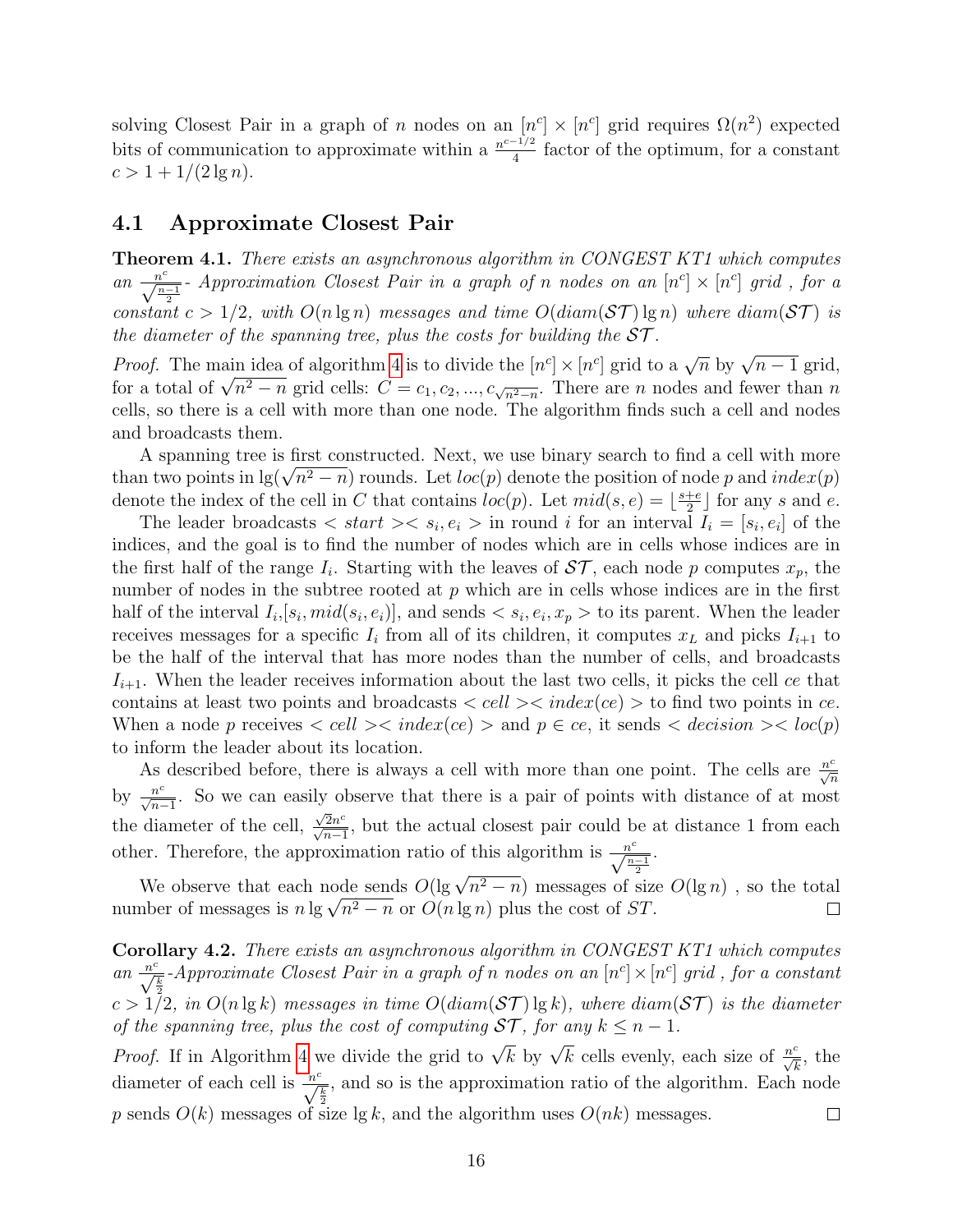<span id="page-16-0"></span>Algorithm 4  $\frac{n^{c}}{\sqrt{\frac{n-1}{2}}}$ -approximation Closest Pair,c¿1/2

- 1: **procedure** CLOSEST  $\text{PAR}(P \text{ is a set of } n \text{ nodes})$
- 2: Find spanning tree  $ST$  with leader L.
- 3: L broadcasts  $\langle \text{start} \rangle < 1, \sqrt{n^2 n} > \text{when } \mathcal{ST}$  is complete.
- 4: When a leaf p receives  $\langle$  start  $\rangle$   $\langle$  s,  $e \rangle$ , if  $index(p) \in [s, mid(s, e)]$  then p sends  $\langle s, e, 1 \rangle$  to its parent; otherwise sends  $\langle s, e, 0 \rangle$ .
- 5: For specific s and e, when a non-leaf node p, including the leader, receives  $\langle s, e, x_q \rangle$ from all of its children q, p sends  $\langle s, e, \sum_q x_q + (1 - x_p)$  to its parent, where  $x_p = 0$  if  $index(p) \in [s, mid(s, e)]$  and  $x_p = 1$  otherwise.
- 6: For specific s and e, when L receives  $\langle e, s, x_q \rangle$  from all of its children q and computes  $x_L$ ,

If  $e - s = 1$ , L broadcasts  $\langle cell \rangle \langle index$  (ce)  $\rangle$  to its children, where ce is one of  $c_e$  or  $c_s$  that contains at least two points.

Else If  $x_L > mid(s, e) - s + 1$ , L broadcasts  $\langle start \rangle \langle s, mid(s, e) \rangle$ . Else L broadcasts  $\langle start \rangle \langle mid(s, e) + 1, e \rangle$ .

- 7: When a node  $p \neq L$  receives  $\langle$  cell  $\rangle \langle$  ce  $\rangle$ , if  $index(p) = index(ce)$  and p has not sent more than one  $\langle decision \rangle$  message to its parent before, then p sends  $decision \gtlt loc(p) >$  to its parent.
- 8: When a non-leaf node p receives  $\langle decision \rangle \langle loc(q) \rangle$ , from one of its children q if p has not send more than one  $\langle$  decision  $\rangle$  message to its parent before, then p sends  $\langle decision \rangle$   $\langle loc(q) \rangle$  to its parent.
- 9: When a L receives  $\langle \text{decision} \rangle \langle \text{loc}(q) \rangle$ , from one of its children q if p has already received another  $\langle decision \rangle$  message or  $index(L) = index(ce)$ , then L broadcasts the location of these two points in ce through ST.
- 10: end procedure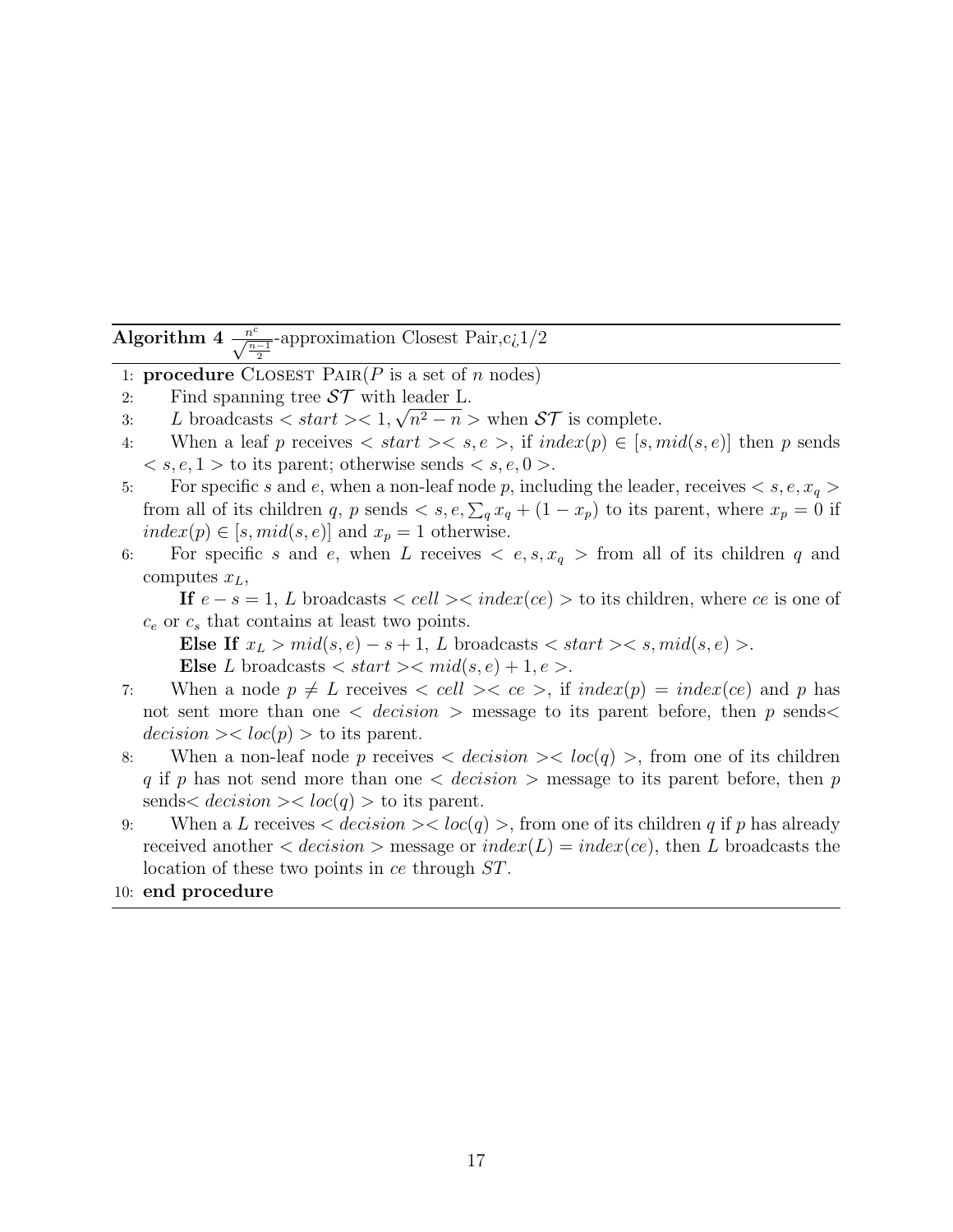

<span id="page-17-0"></span>Figure 5: Reduction from Set Disjointness to Closet Pair.

## 4.2 Lower Bound

We show a reduction from Path Set Disjointness to Closest Pair. Similar ideas were used in the streaming model [\[8\]](#page-20-14).

Given an instance of the Path Set Disjointness problem, in which there are two players Alice and Bob where Alice has subset A with characteristic vector  $a = (a_1, ..., a_n)$  and Bob has subset B with characteristic vector  $b = (b_1, ..., b_n)$ , we consider the following graph  $G_{A,B}(V, E)$  where  $|V| = 3n$ . Let  $V = W \cup U \cup H$ ,  $W = \{w_1, w_2, ..., w_n\}$ ,  $U = \{u_1, u_2, ..., u_n\}$ ,  $H = \{h_1, h_2, ..., h_n\}$ . The locations of the vertices of  $G_{A,B}$  are as follows:

- For each  $1 \leq i \leq n$ , if  $a_i = 0$ ,  $w_i$  is on coordinate  $(2i, 0)$ ; otherwise on coordinate  $(2i, 1).$
- For each  $1 \leq i \leq n$ , if  $b_i = 0$ ,  $u_i$  is on coordinate  $(2i, 3)$ ; otherwise on coordinate  $(2i, 2)$ .
- For each  $1 \le i \le n/2$ ,  $h_i$  is located on coordinate  $(2(i+n), 0)$ , and for each  $n/2 + 1 \le$  $i \leq n, h_i$  is on coordinate  $(2(i+n), 3)$ .

We next describe the edges.

- For each  $1 \le i \le n$ , E contains  $\{w_i, w_{i+1}\}\$  and  $\{u_i, u_{i+1}\}.$
- For each  $1 \leq i \leq n$ , E contains  $\{h_i, h_{i+1}\}.$
- E contains  $\{w_n, h_1\}$  and  $\{h_n, u_1\}$ .

**Claim 4.3.** The distance of the two closest vertices in the problem of Closest Pair on  $G_{A,B}$ is 1 if and only if  $A \cap B \neq \emptyset$ .

*Proof.* It is clear that the distance between any two points in W or any two points in U is at least 2. The distance between any pair of points in  $H \cup W$  and any pair of points in  $H \cup U$ is also at least 2. The distance between the points of  $W$  and the points of  $U$  is 1 if and only if there is an i such that  $w_i$  is on  $(2i, 1)$  and  $u_i$  is on  $(2i, 2)$ . This occurs only when  $a_i = 1$ and  $b_i = 1$ , so  $A \cap B \neq \emptyset$ .  $\Box$ 

Theorem 4.4. Any randomized asynchronous distributed algorithm for solving Closest Pair in a graph with n nodes on an  $[n<sup>c</sup>] \times [n<sup>c</sup>]$  grid, for a constant  $c > 1 + 1/(2 \lg n)$ , requires an expected  $\Omega(n^2)$  bits of communication.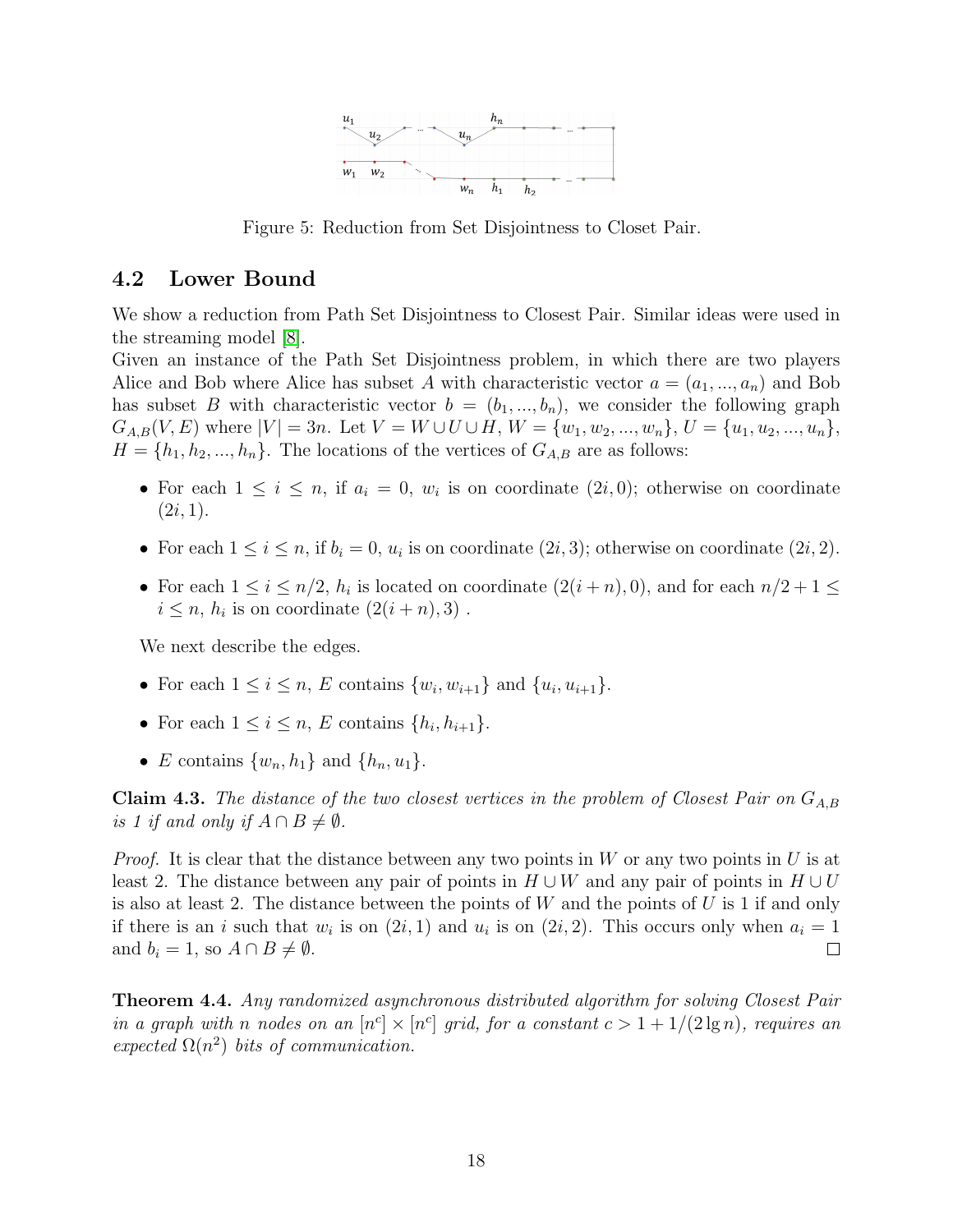*Proof.* Suppose Alice and Bob are two endpoints of a path with n edges numbered  $0, 1, ..., n$ where Alice and Bob each know subsets A and B resp., of  $\{1, ..., n\}$ , and they want to compute the Set Disjointness problem on  $(a, b)$ , where  $a = (a_1, ..., a_n)$  and  $b = (b_1, ..., b_n)$  are the characteristic vectors of  $A$  and  $B$ . Alice can construct the subgraph of  $G$  induced by  $H \cup W$  and given B, Bob can construct the subgraph induced by  $H \cup U$ . They can then each carry out a simulation of the protocol which determines the closest pair of G and output 0 iff the closest pair is distance 1 away from each other. Thus the communication cost is no less than the cost of computing disjoint sets over a path of length N where  $n = 3N$  is the total number of nodes in G. By Theorem [2.2,](#page-5-0)  $\Omega(n^2/\lg n)$  messages are required.  $\Box$ 

**Theorem 4.5.** Any randomized asynchronous distributed algorithm for approximating Closest in a graph with n nodes on an  $[n<sup>c</sup>] \times [n<sup>c</sup>]$  grid, for a constant  $c > 1 + 1/(2 \lg n)$ , within  $\frac{n^{c-1}}{2}$  –  $\epsilon$  factor of optimal requires an expected  $\Omega(n^2)$  bits of communications.

Proof. Consider the reduction shown in the previous section from Set Disjointness to Closest Pair with a slightly different location for the points: spreading points in a way that the minimum possible distance for a pair of points is 1 or  $\frac{n^c}{2n}$  $\frac{n^c}{2n}$  of each other in the same structure shown in Figure [5:](#page-17-0) if  $k = \frac{n^{c-1}}{2}$ 2

- For each  $1 \leq i \leq n$ , if  $A_i = 0$ ,  $v_i$  is on coordinate  $(ki, 0)$ ; otherwise on coordinate  $(ki, k).$
- For each  $1 \leq i \leq n$ , if  $B_i = 0$ ,  $u_i$  is on coordinate  $(ki, 2k+1)$ ; otherwise on coordinate  $(ki, k + 1).$
- $h_i$  is located on coordinate  $(k(i + n), 0)$  for  $1 \le i \le n/2$  and on coordinate  $(k(i + n))$ n),  $2k + 1$  for  $n/2 + 1 \leq i \leq n$ .

If there as an approximation algorithm for Closest Pair with approximation ratio no more than  $\frac{n^c}{2n} - \epsilon$  and uses less  $o(n^2)$  bits of communication, this means that the algorithm can distinguish between distance  $\frac{n^c}{2n} - \epsilon$  and distance 1 and answer Closest Pair exactly with using  $o(n^2)$  bits of communication, which is a contradiction.  $\Box$ 

The following theorem shows a better hardness of approximation with the idea of spreading the points even more on the plane.

Theorem 4.6. Any randomized asynchronous distributed algorithm for approximating Closest Pair in a graph with n nodes on an  $[n<sup>c</sup>] \times [n<sup>c</sup>]$  grid, for a constant  $c > 1 + 1/(2 \lg n)$ , within  $\frac{n^{c-1/2}}{4}$  –  $\epsilon$  factor of optimal requires an expected  $\Omega(n^2)$  bits of communications, where  $c \geq 1$  is a constant.

*Proof.* When reducing Set Disjointness to Closest Pair, instead of locating all the  $3n$  points *Froof.* When reducing Set Disjointness to Closest Fair, instead of locating an the *Sh* points on four horizontal lines,  $y = 0, 1, 2, 3$ , we locate the points on  $\sqrt{n}$  groups of four horizontal on four notizontal lines,  $y = 0, 1, 2, 3$ , we locate the points on  $\sqrt{n}$  groups of four notizontal lines each group containing  $3\sqrt{n}$  points as shown in Figure [6.](#page-19-5) In this way the minimum possible distance between a pair of point is 1 or  $\frac{n^c}{4\sqrt{n}}$  $\frac{n^c}{4\sqrt{n}}.$  $\Box$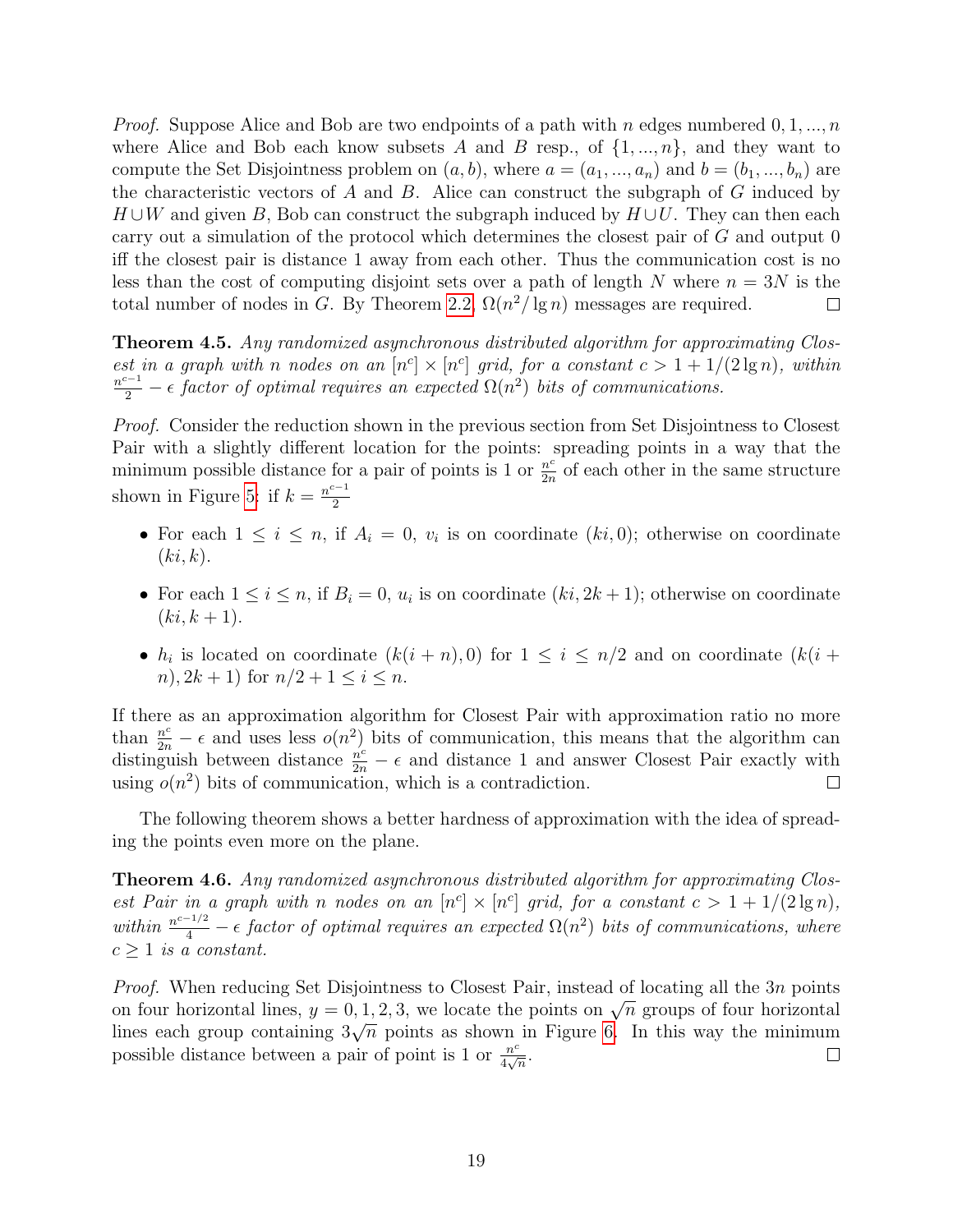

<span id="page-19-5"></span>Figure 6: Reduction from Set Disjointness to Closet Pair

## 5 open problems

A bottleneck in our upper bounds is the computation of the spanning tree, which in the asynchronous model appears to require significantly more communication  $(\tilde{O}(n^{3/2}))$  than what is needed for the synchronous model ( $O(n)$ ). Is this gap necessary?

Finding an Euclidean minimum spanning tree (EMST) on a Geometric Network in the fixed point KT1 model, where edges of the spanning tree are a subset of the edges of the geometric communication network and the weight of the edge between each pair of nodes is the Euclidean distance between the location of two nodes can be done with the algorithm found in [\[14\]](#page-20-5), since in this case each node knows the weights of the edges between itself and its neighbors. But if a node's ID is not related to its position, merely knowing the neighbors' IDs may be insufficient to solve this problem in  $o(m)$  communication.

## References

- <span id="page-19-1"></span>[1] Pankaj K. Agarwal, Sariel Har-Peled, and Kasturi R. Varadarajan. Approximating extent measures of points. J. ACM, pages 606–635, 2004.
- <span id="page-19-2"></span>[2] Pankaj K. Agarwal, Sariel Har-Peled, and Kasturi R. Varadarajan. Geometric approximation via coresets. In COMBINATORIAL AND COMPUTATIONAL GEOMETRY, MSRI, pages 1–30, 2005.
- <span id="page-19-3"></span>[3] Pankaj K. Agarwal, Jir´ı Matousek, and Subhash Suri. Farthest neighbors, maximum spanning trees and related problems in higher dimensions. Comput. Geom., pages 189– 201, 1991.
- <span id="page-19-4"></span>[4] Sunil Arya and Timothy M. Chan. Better  $\epsilon$ -dependencies for offline approximate nearest neighbor search, euclidean minimum spanning trees, and  $\epsilon$ -kernels. In Siu-Wing Cheng and Olivier Devillers, editors, SOCG 2014, page 416, 2014.
- <span id="page-19-0"></span>[5] Baruch Awerbuch, Oded Goldreich, David Peleg, and Ronen Vainish. A trade-off between information and communication in broadcast protocols. J. ACM, pages 238–256, 1990.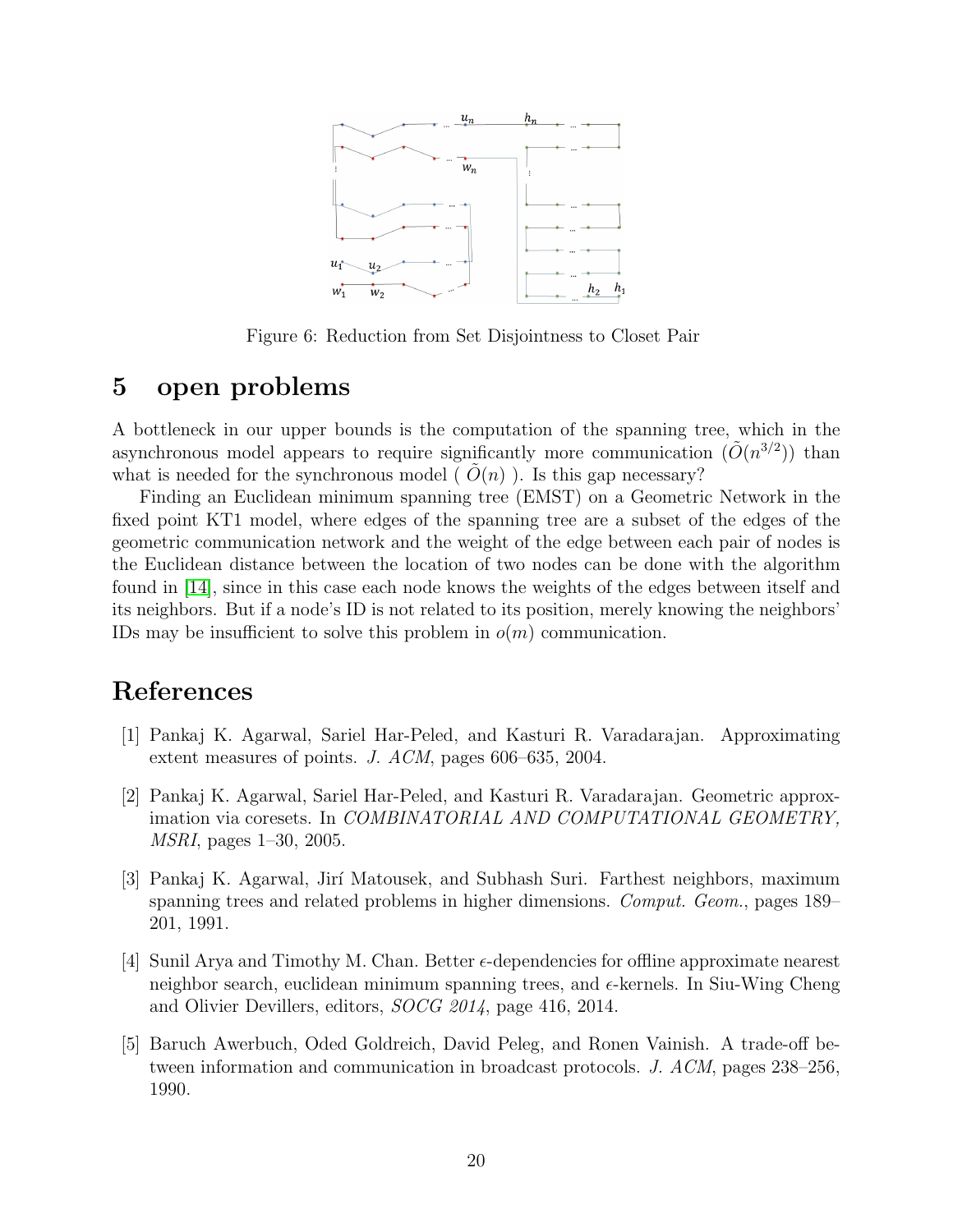- <span id="page-20-12"></span>[6] Avrim Blum, Vladimir Braverman, Ananya Kumar, Harry Lang, and Lin F. Yang. Approximate Convex Hull of Data Streams. In ICALP 2018, pages 21:1–21:13, 2018.
- <span id="page-20-13"></span>[7] Timothy M. Chan. Faster core-set constructions and data-stream algorithms in fixed dimensions. *Comput. Geom.*, pages 20–35, 2006.
- <span id="page-20-14"></span>[8] Joan Feigenbaum, Sampath Kannan, and Jian Zhang. Annotation and computational geometry in the streaming model. Technical Report, Yale University, 2003.
- <span id="page-20-6"></span>[9] Mohsen Ghaffari and Fabian Kuhn. Distributed MST and broadcast with fewer messages, and faster gossiping. In DISC 2018, pages 30:1–30:12, 2018.
- <span id="page-20-7"></span>[10] Robert Gmyr and Gopal Pandurangan. Time-message trade-offs in distributed algorithms. In DISC 2018, pages 1–18, 2018.
- <span id="page-20-11"></span>[11] John Hershberger and Subhash Suri. Adaptive sampling for geometric problems over data streams. In PODS 2004, pages 252–262, 2004.
- <span id="page-20-10"></span>[12] Russell Impagliazzo and Ryan Williams. Communication complexity with synchronized clocks. In CCC 2010, pages 259–269, 2010.
- <span id="page-20-1"></span>[13] Bala Kalyanasundaram and Georg Schintger. The probabilistic communication complexity of set intersection. SIAM J. Discrete Math., 1992.
- <span id="page-20-5"></span>[14] Valerie King, Shay Kutten, and Mikkel Thorup. Construction and impromptu repair of an MST in a distributed network with  $o(m)$  communication. In *PODC 2015*, pages 71–80, 2015.
- <span id="page-20-2"></span>[15] Eyal Kushilevitz and Noam Nisan. Communication complexity. Cambridge University Press, 1997.
- <span id="page-20-3"></span>[16] Shay Kutten, Gopal Pandurangan, David Peleg, Peter Robinson, and Amitabh Trehan. On the complexity of universal leader election. In PODC 2013,, pages 100–109, 2013.
- <span id="page-20-4"></span>[17] Shay Kutten, Gopal Pandurangan, David Peleg, Peter Robinson, and Amitabh Trehan. On the complexity of universal leader election. J. ACM, pages 7:1–7:27, 2015.
- <span id="page-20-8"></span>[18] Ali Mashreghi and Valerie King. Broadcast and minimum spanning tree with o(m) messages in the asynchronous CONGEST model. In *DISC 2018*, pages 37:1–37:17, 2018.
- <span id="page-20-9"></span>[19] Ali Mashreghi and Valerie King. Brief announcement: Faster asynchronous MST and low diameter tree construction with sublinear communication. In DISC 2019, pages 49:1–49:3, 2019.
- <span id="page-20-0"></span>[20] David Peleg. Distributed computing: A locality-sensitive approach. 01 2000.
- <span id="page-20-15"></span>[21] Shaunna Plunkett-Levin. Problems related to lattice points in the plane. PhD thesis, Cardiff University, 2011.